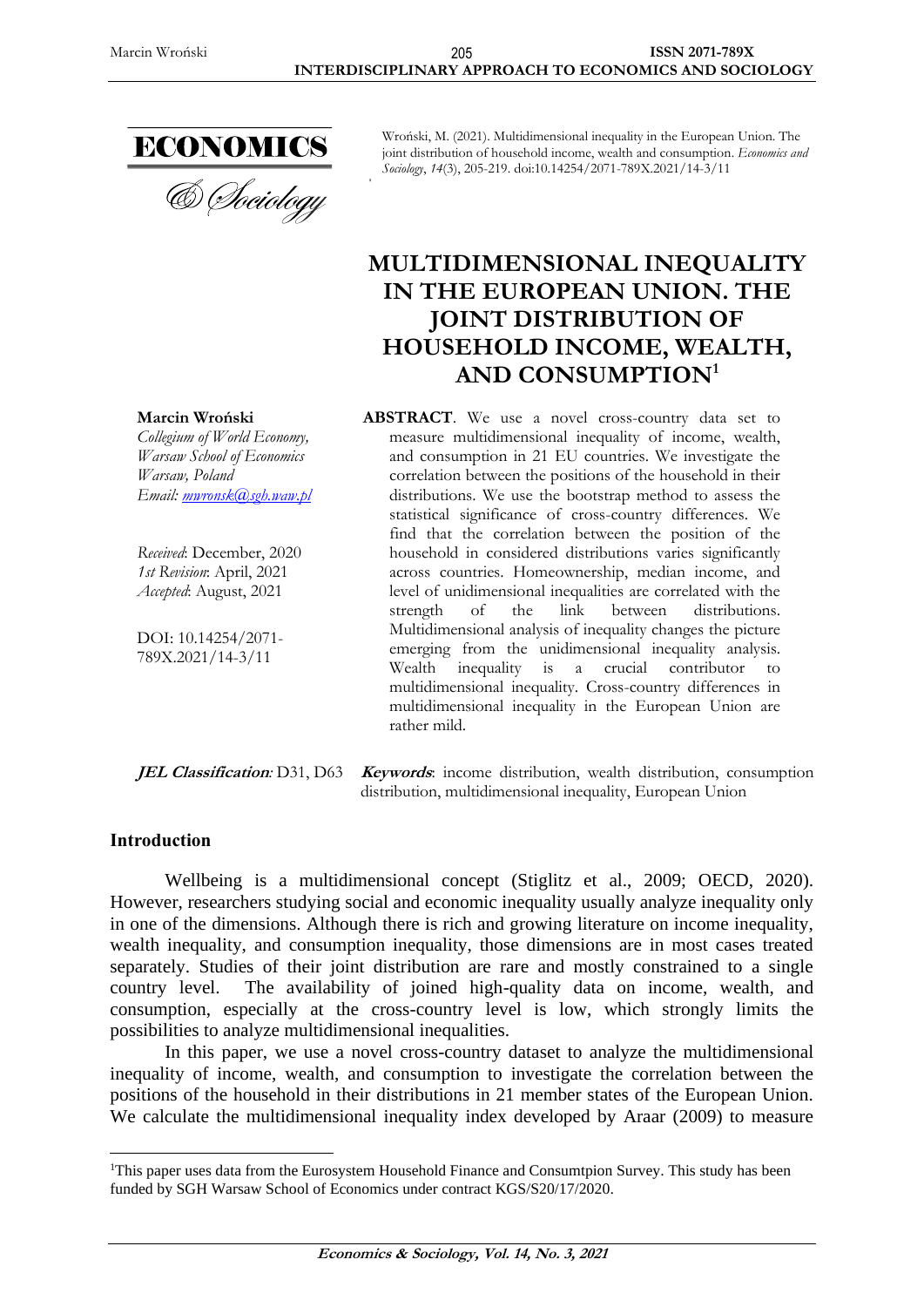multidimensional inequality. We apply the bootstrap method to analyze the significance of cross-country differences of multidimensional inequality and correlations and use rigorous criteria to rank countries in those areas.

The paper is organized as follows. The first section reviews the literature on multidimensional inequality. The next section presents the data and methods used in the paper. Empirical results are discussed in the third section. Section four analyzes determinants of the correlation between the position of the household in the distribution of income, wealth, and consumption. The last section concludes, discusses the limitations of our research, and indicates areas for future research.

## **1. Literature review**

Economic inequality has been investigated by many great economists, among them: F. Quesnay, A. Smith, A. Turgot, V. Pareto, A.B. Atkinson, A. Sen, J. Stiglitz, and P. Krugman. In the 1990s interest in economic inequality decreased, while more attention has been dedicated to the issue of poverty (Reid-Henry, 2015). Today after the Great Financial Crisis and the publication of "*Capital in the Twenty-First Century*" (Piketty, 2015) the issue of economic inequality is back in the mainstream of economics and political debate (Hirschman, 2016).

Research on economic inequality is usually focused only on single dimension metrics like income or wealth. Although, knowledge of income or wealth inequality is useful and important an unidimensional analysis of inequality is not sufficient to fully understand the scale of inequalities in the society (Sen, 1997). On the one hand, households who are privileged in one of the dimensions probably also have relatively good positions in other dimensions. On the other hand, however, the correlation between dimensions is not perfect. For example, many older households have accumulated significant wealth, but at the same time, their incomes and consumption are often lower than in the case of many prime workingage households.

During the last four decades, economists and econometricians developed many tools to measure multidimensional inequality. Multidimensional versions of many important unidimensional inequality indices have been formulated. Kolm (1977), Atkinson and Bourguignon (1982), and Maasoumi (1986) pioneered in the area of the multidimensional inequality measurement, while Fluckiger & Silber (1994), Tsui (1995, 1999), Koshevoy & Mosler (1997), List (1999), Gajdos & Weymark (2005), Araar (2009), Banerjee (2010), and Bosmans et al. (2015) are most important recent contributions. Presentations of all methods of the multidimensional inequality measurement and discussions of their strengths and flaws are out of the scope of this paper. Aaberge and Brandolini (2015) provide an excellent review of the literature on multidimensional inequality measurement. Therefore we prefer to review the most important empirical applications of multidimensional inequality measurement than to discuss its methodology.

Data availability is the most important factor constraining multidimensional inequality analysis, especially at the cross-country level. Although many surveys on household income, consumption, and wealth exist the strong majority of them are concentrated only on one of the dimensions. For example, the leading European household survey - European Union Statistics on Income and Living Conditions (EU SILC) provides rich information on household incomes and relatively good data on household consumption, but only strictly limited information on household wealth. European Household Budget Survey provides the best data on household expenditure on goods and services but ignores other dimensions.

Because of data constraints, growing literature on multidimensional inequality mostly covers only single countries. Wellbeing dimensions covered in the research on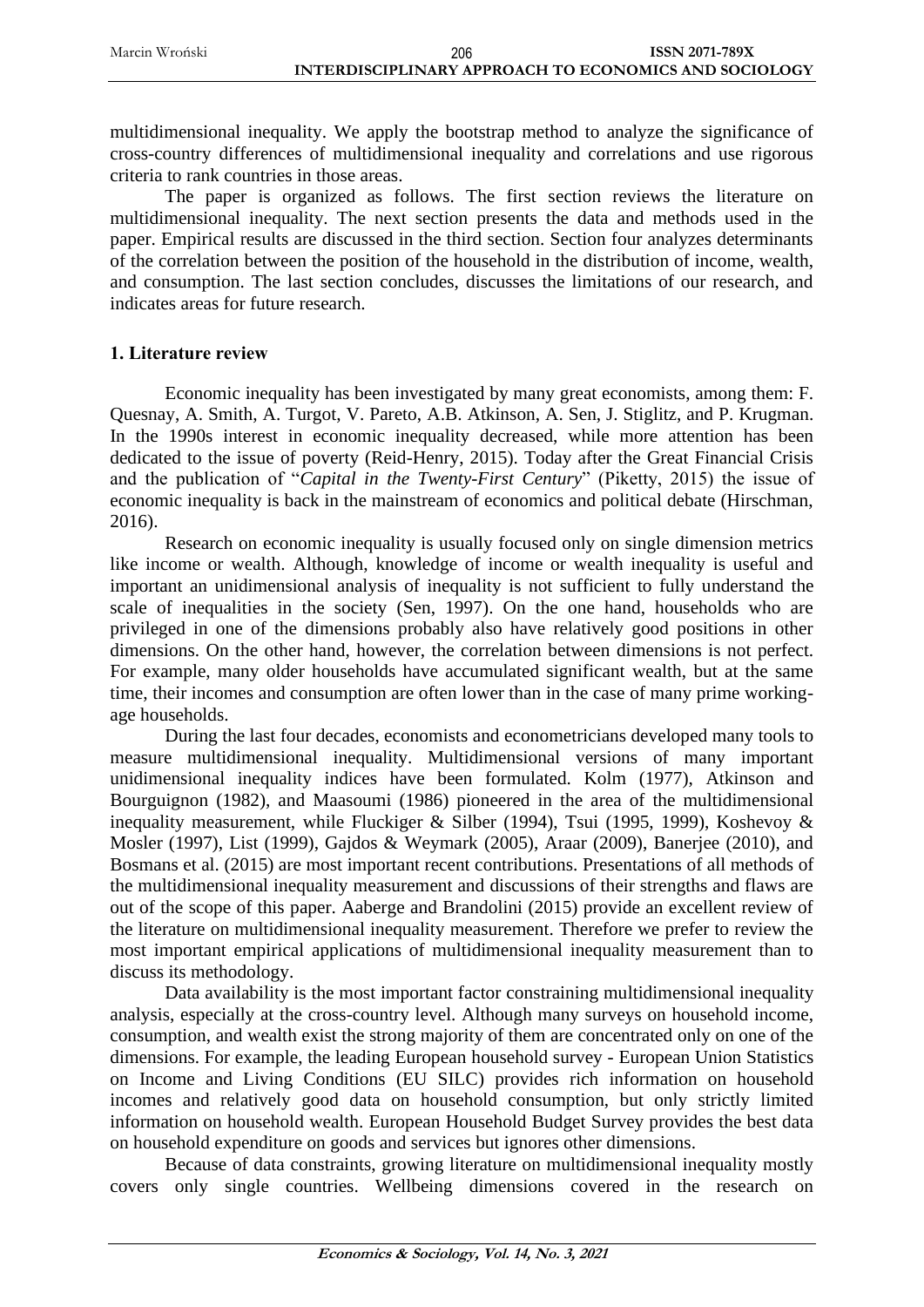multidimensional inequality vary among authors. Justino et al. (2004) study multidimensional inequality of household income, health, education, and political participation in Brazil. Lugo (2007) analyzes multidimensional inequality in the areas of household income, life expectancy, and years of education in Argentina. Kennickel (2009) studies the joint distribution of income and wealth in the US. Decancq & Lugo (2012) investigate multidimensional inequality of household expenditure, health, schooling, and housing quality in Russia. Clementi and Gianmoena (2017) examine the joint distribution of income and wealth in Italy. Steiner & Zhu (2021) study the top-corrected joint distribution of income and wealth in Germany. Van Phan and O'Brien (2019) scrutinize multidimensional wellbeing inequality in Vietnam using data on assets participation, education, health, and housing. Multidimensional inequality in Vietnam has been also studied by Bui & Erreygers (2020), who analyze the inequality of household consumption, education, health, and housing. Khan et al. (2021) investigate multidimensional inequality of household expenditure, education, health, and housing across different occupations in Pakistan. Jung et al. (2014) in their research on multidimensional inequality in South Korea cover ten different dimensions of inequality – from household incomes and employment, through leisure and work-family reconciliation to social security and social capital. Methods of multidimensional inequality analysis have been also used in the study of racial (Rohde & Guest, 2012) and gender (Permanyer, 2010) disparities.

We decide to investigate the multidimensional inequality of household income, consumption, and wealth. In our view chosen dimensions form the economic foundation of household well-being. The joint analysis of income, consumption, and wealth increases our knowledge of household material well-being and economic vulnerability. Moreover, are dataset is a good source of information on those three dimensions Literature indicates that the study of multidimensional inequalities in those dimensions provides additional insight into economic inequality in comparison with single dimensions studies.

Ruiz (2018) examines the inequality of joined distribution of income, wealth, and consumption in France. He concludes that multidimensional analysis reveals differences that cannot be found using income data alone. The structure of consumption and wealth of households belonging to the same decile of income distributions differs significantly. Fisher et al. (2018) analyze the multidimensional inequality of income, consumption, and wealth in the US using data from 1989-2016 Surveys of Consumer Finances (SCF). The SCF is a leading survey of household wealth in the US. It has many similarities with our data source – the Household Finance and Consumption Survey run by the European Central Bank. Authors find that in the studied period multidimensional inequality increased much faster than unidimensional inequality. ONS (2020) investigates the joint distribution of income, spending, and wealth in the UK to compare spending, income, and value of liquid assets, which might be used to sustain a period of "overspend". ONS finds that in the case of nearly 40% of households levels of spending are higher than levels of income. About half of these households can sustain overconsumption for less than a year selling their liquid assets, while more than a quarter can sustain overconsumption for more than six years. Age is the crucial determinant of the household position in the joined distribution.

Only a few authors study multidimensional inequality in a cross-country setting. Jäntti et al. (2015) investigate the joint distribution of income and wealth in five OECD countries using results of different wealth surveys harmonized in the Luxembourg Wealth Survey (LWS) data set. They find that wealth inequality is a crucial driver of multidimensional inequality. According to their results correlation between both distributions varies among countries. Authors note that their results may be partly driven by methodological differences in country surveys. In this paper, we use one cross-country survey as a data source, which eliminates this constraint. Brandolini (2009) investigate the multidimensional inequality of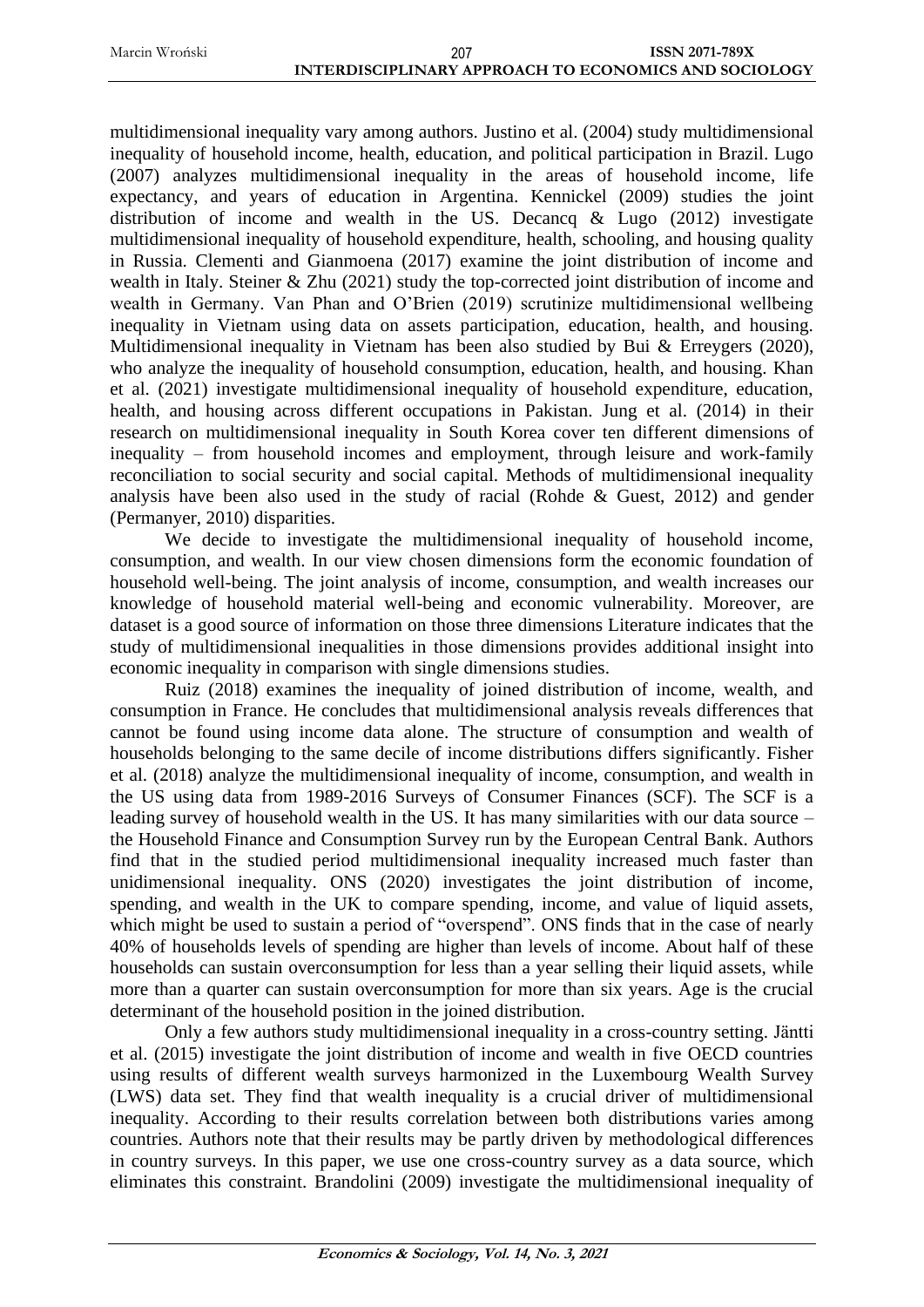| 208                                                          | <b>ISSN 2071-789X</b> |
|--------------------------------------------------------------|-----------------------|
| <b>INTERDISCIPLINARY APPROACH TO ECONOMICS AND SOCIOLOGY</b> |                       |

income and health using European Community Household Panel data in four advanced European economies. He concludes that the analysis of multidimensional inequalities modifies the picture drawn from income data alone. While income inequality in Germany is lowest among countries in the sample, the distribution of wellbeing is most unequal. Some authors combine microdata with macrodata to mitigate data constraints. For example, Decancq (2016) measures multidimensional inequality in OECD countries using the distribution-sensitive Better Life Index, while Parente (2019) combines macrodata and microdata from EU-SILC to calculate the Inequality-adjusted Human DevelopmentIndex across European regions.

# **2. Data and method**

Marcin Wroński

We use a dataset from the third wave of Household Finance and Consumption Survey (HFCS). The HFCS is coordinated by the European Central Bank and conducted in a decentralized way by national central banks and statistical agencies. The harmonized core set of questions is used in all countries The HFCS covers all Eurozone countries as well as Croatia, Hungary, and Poland. Microdata for Spain is not yet available for researchers, which limits our sample to 21 countries. HFCN (2020a) reviews the main outcomes of the survey, while HFCN (2020b) provides rich information on survey methodology. The survey has been conducted in all countries in 2016 or 2017. Microdata from the third wave of the HFCS is available for researchers since March 2020.

Net wealth, household income, and consumption of goods and services are our variables of interest. Net wealth equals the value of household assets minus the value of household liabilities. Following the OECD Guidelines for Micro Statistics on Household Wealth, the net wealth measure excludes the value of public pension plans because those savings cannot be freely used by households. Moreover, measurement of the value of savings in public pension plans requires strong actuarial assumptions (OECD, 2013).

The household income is given as gross household income including regular social transfers as well as regular transfers from relatives. It is the broadest income measure available in the HFCS dataset. Unfortunately, the HFCS dataset does not contain measures of household income after taxes (net income) and we do not have enough data to calculate the net income of the household. The usage of gross household income instead of net household income inflates the level of income inequality in comparison with EU-SILC data.

We measure household consumption using the amount spent on consumer goods and services. Such an approach excludes spending on durable goods. The exclusion of durable goods is common in the study of household consumption because consumption of durable goods is hard to measure. Even if we may monitor the spending on durable goods at the time of purchase, such goods are consumed over a medium- to long period. Among households, who spend less than their income the mean share of spending on goods and services in income is 37.6% percent. The measure of consumption used in this paper is less than perfect, but it is the best our dataset has. It would be beneficial to replicate the research in the future using better data on consumption, but as far as we know higher quality data on consumption joined with the data of income and wealth of the same quality as in the HFCS are not available.

Because wealth is usually not equalized we also do not equalize income and consumption measures. Equalizing only some dimensions will artificially decrease their contribution to multidimensional inequality measures. Moreover, results based on equalized data may be highly dependent on the choice of the equalization method.

HFCS uses multiple imputations to solve the problem of missing data. Multiple imputation routines are discussed in detail in HFCN (2020b). In our calculations we use the values averaged over five imputations. Such an approach follows Rubin's rule (Rubin, 1987).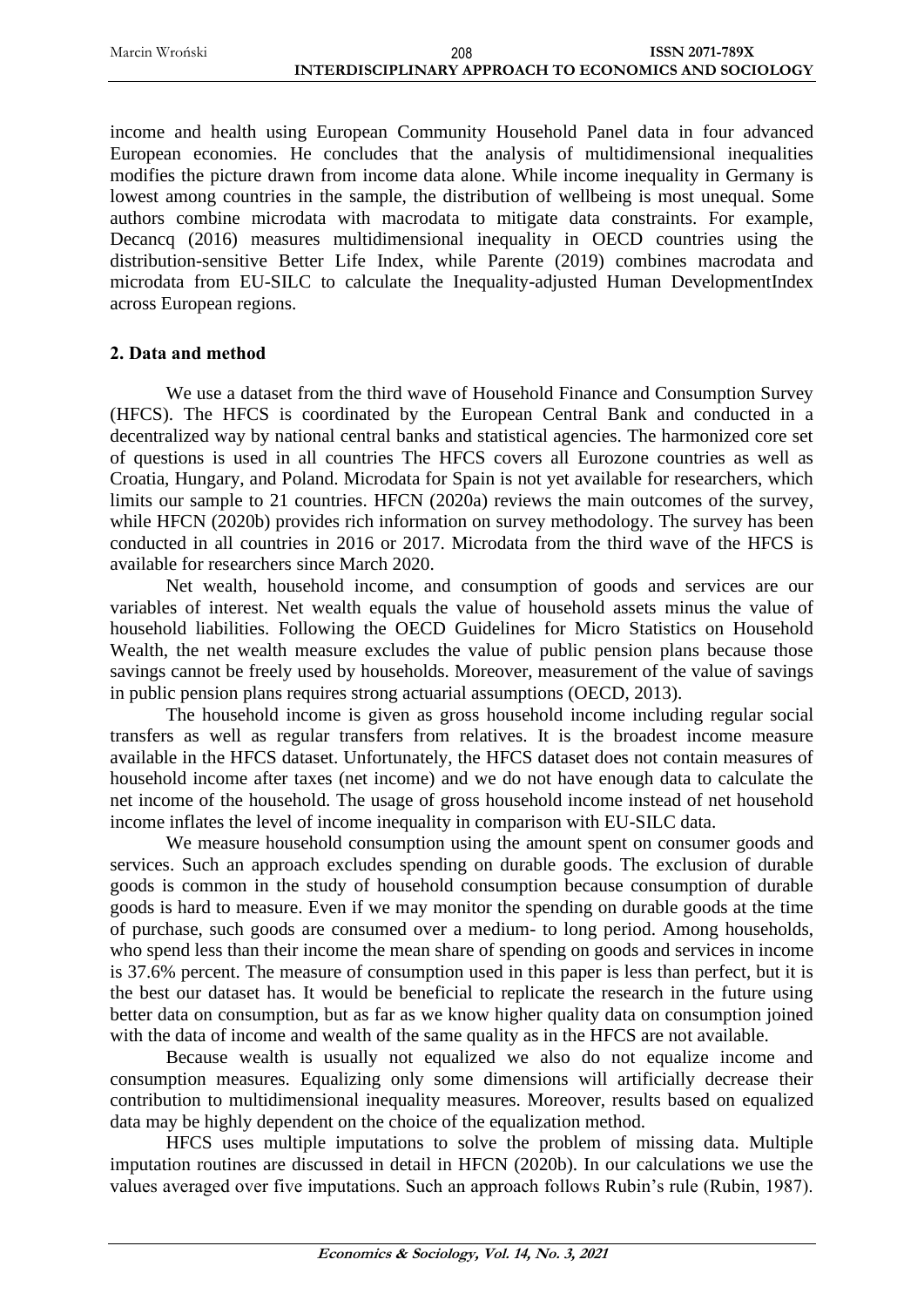| 209                                                   | <b>ISSN 2071-789X</b> |
|-------------------------------------------------------|-----------------------|
| INTERDISCIPLINARY APPROACH TO ECONOMICS AND SOCIOLOGY |                       |

Because richer households are less willing to participate in wealth surveys (Kennickel, 2019; Wroński, 2019) HFCS, similarly to Survey on Consumer Finances (SCF) oversamples wealthy households. Oversampling strategies are decided on the national level. Although oversampling increases the coverage of wealthy households, research based on national rich lists indicate that HFCS still misses the top of the wealth distribution both in Western Europe (Bach et al., 2019) as well as in Central and Eastern Europe (Brzeziński et al., 2020). In both regions, top-corrected measures of wealth inequality are significantly higher than measures based only on HFCS data. In all calculations, we use survey weights attached to households by survey organizers.

Table 1 provides information on sample size and crucial descriptive statistics. The net sample size varies between 1 004 in Malta and 13 685 in France. The sample sizes are more than adequate for our purpose. The oversampling ratio of the top deciles varies between -15% in Austria and 158% in France. The median value of household income, wealth, and consumption differ significantly among countries. HFCN (2020c) presents detailed statistical tables on the distribution of household assets and liabilities as well as household characteristics.

|             | <b>Sample</b> | <b>Median</b>    | <b>Median</b>    | <b>Median</b>    | $\frac{0}{0}$ | % 65  | Oversampling    |
|-------------|---------------|------------------|------------------|------------------|---------------|-------|-----------------|
| Country     | size          | income           | net              | consumption      | owning        | and   | rate of the top |
|             |               | thou. $\epsilon$ | wealth           | thou. $\epsilon$ | main          | over  | decile          |
|             |               |                  | thou. $\epsilon$ |                  | residence     |       |                 |
| Austria     | 3072          | 41.4             | 85.2             | 12.0             | 45.9%         | 29.4% | $-15%$          |
| Belgium     | 2329          | 44.0             | 210.0            | 14.4             | 69.3%         | 34.7% | 46%             |
| Cyprus      | 1303          | 26.0             | 207.1            | 12.0             | 68.2%         | 21.1% | 58%             |
| Germany     | 4942          | 40.2             | 70.9             | 8.4              | 54.9%         | 36.7% | 140%            |
| Estonia     | 2672          | 16.4             | 48.0             | 7.6              | 75.3%         | 26.4% | 35%             |
| Finland     | 10210         | 40.8             | 107.2            | 16.7             | 66.3%         | 25.7% | 83%             |
| France      | 13685         | 32.6             | 117.6            | 10.6             | 57.9%         | 28.6% | 158%            |
| Greece      | 3007          | 19.1             | 60.7             | 9.6              | 72.0%         | 31.6% | $-8%$           |
| Croatia     | 1357          | 8.6              | 63.0             | 7.0              | 85.3%         | 30.9% | 16%             |
| Hungary     | 5968          | 11.1             | 35.9             | 5.1              | 84.0%         | 35.4% | 69%             |
| Ireland     | 4793          | 48.0             | 190.0            | 16.8             | 69.5%         | 29.8% | 72%             |
| Italy       | 7420          | 24.6             | 132.3            | 12.7             | 68.5%         | 42.9% | 5%              |
| Lithuania   | 1664          | 7.5              | 47.4             | 5.3              | 93.2%         | 28.0% | 33%             |
| Luxembourg  | 1616          | 71.1             | 500.3            | 23.3             | 69.0%         | 17.3% | 45%             |
| Latvia      | 1249          | 10.2             | 20.3             | 6.0              | 72.7%         | 31.8% | 69%             |
| Malta       | 1004          | 25.4             | 236.0            | 9.0              | 81.4%         | 34.7% | $-6%$           |
| Netherlands | 2556          | 44.8             | 71.1             | 5.7              | 57.5%         | 38.8% | 26%             |
| Poland      | 5858          | 13.6             | 61.6             | 7.2              | 79.3%         | 29.1% | $-5%$           |
| Portugal    | 5924          | 17.7             | 75.5             | 8.4              | 74.5%         | 31.2% | 81%             |
| Slovenia    | 2014          | 16.6             | 94.0             | 9.6              | 76.3%         | 27.3% | $-2\%$          |
| Slovakia    | 2179          | 16.3             | 70.7             | 8.4              | 88.0%         | 33.7% | $-17%$          |

Table 1. Descriptive statistics

Marcin Wroński

Source: *own calculation using HFCS data, HFCN (2019b), HFCN (2020)*

To measure the correlation between the position of the household in the income distribution and the position of a given household in the wealth distribution we use Spearman's rank correlation coefficient and Kendall's Tau rank correlation coefficient. Because both measures of correlations provide a nearly identical ranking of countries we only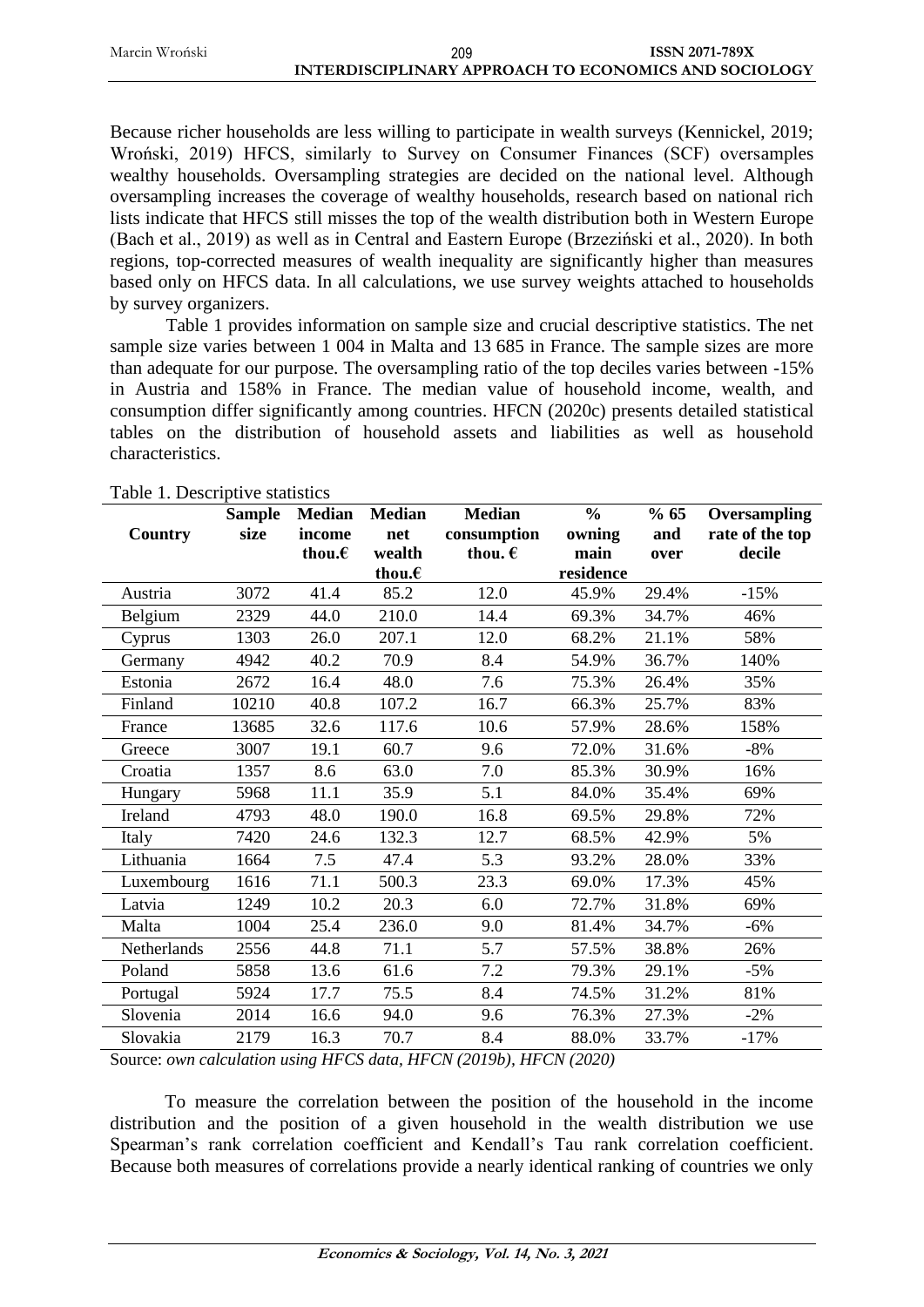present and discuss Spearman's rank correlation coefficient. Values of Kendall's Tau are available upon request.

We use the multidimensional inequality index formulated by Araar (2009). This formulation obeys the anonymity principle, population principle, and Pigou-Dalton transfer principle. It is built on two fundamental axioms: Uniform Majorization Principle (Kolm, 1977) and Correlation Increasing Majorization (Tsui, 1999). According to the first axiom, multidimensional inequality grows if inequality of one of the dimensions increases. According to the second axiom higher correlation between components implies the rise in multidimensional inequality. Araar's (2009) multidimensional inequality index for K dimensions takes the following form:

$$
I = \sum_{i=1}^{k} \varphi_k [\alpha_k I_K + (1 - \alpha_k) C_k]
$$

where  $\varphi_k$  is the weight attributed to the dimension k, I<sub>k,</sub> and C<sub>k</sub> are respectively the Gini index and concentration indices of the dimension k. The parameter  $\alpha_k$  controls the sensitivity to the correlation between dimensions. We attribute the same weight to income, wealth, and consumption. Araar's (2009) multidimensional inequality index, similar to the Gini Index (Lerman & Yitzhaki 1985; Araar, 2006; Cowell, 2011) can be decomposed to show the contribution of each dimension.

Many authors studying inequality report only point estimates of inequality indices. Although point estimates provide a useful insight into inequality, they are not enough to compare cross-country inequalities. Because inequality is usually measured using survey data cross country differences may reflect not only differences in the level of inequality but also sampling variance. To assess the statistical significance of the difference in measures used in this paper we follow Sosa Escudero & Gasparini (2000) and apply the bootstrap method (Biewen, 2002; Chernick, 2008). We use 1000 replications and calculate confidence intervals using the percentile method. The point estimate is the mean of the empirical distribution of bootstrapped coefficients. 0.025 and 0.975 quantiles of the empirical distribution of bootstrapped coefficients are respectively the lower and the upper limit of 95% Confidence Interval. We assess the difference between estimates of multidimensional inequality and Spearman's correlation as significant if their 95% confidence intervals do not intersect.

One of our goals is to provide a ranking of countries. Because our sample includes 21 countries metrics calculated for each country are compared with metrics calculated for 20 other countries. We interpret the level of multidimensional inequality/correlation in a given country as very high if it is significantly higher than in the case of more than 15 countries. We assess the level as high if it is significantly higher than in the case of more than 10 countries. We evaluate the level as low if it is significantly lower than in the case of more than 10 countries. We assess the level as very low if it is significantly lower than in the case of more than 15 countries. It shall be noted that our ranking is relative. We compare countries with each other, but we do not assess the absolute degree of inequality. Assessment of the absolute value, without comparisons with other countries, would be fully arbitrary.

### **3.** R**esults**

Table 2 present the correlation between the position of the household in all distributions. In all cases, the hypothesis of the null correlation is rejected. A higher position in one of the distributions is connected with a higher position in all distributions. The strength of the correlation varies significantly among countries. On average, the correlation between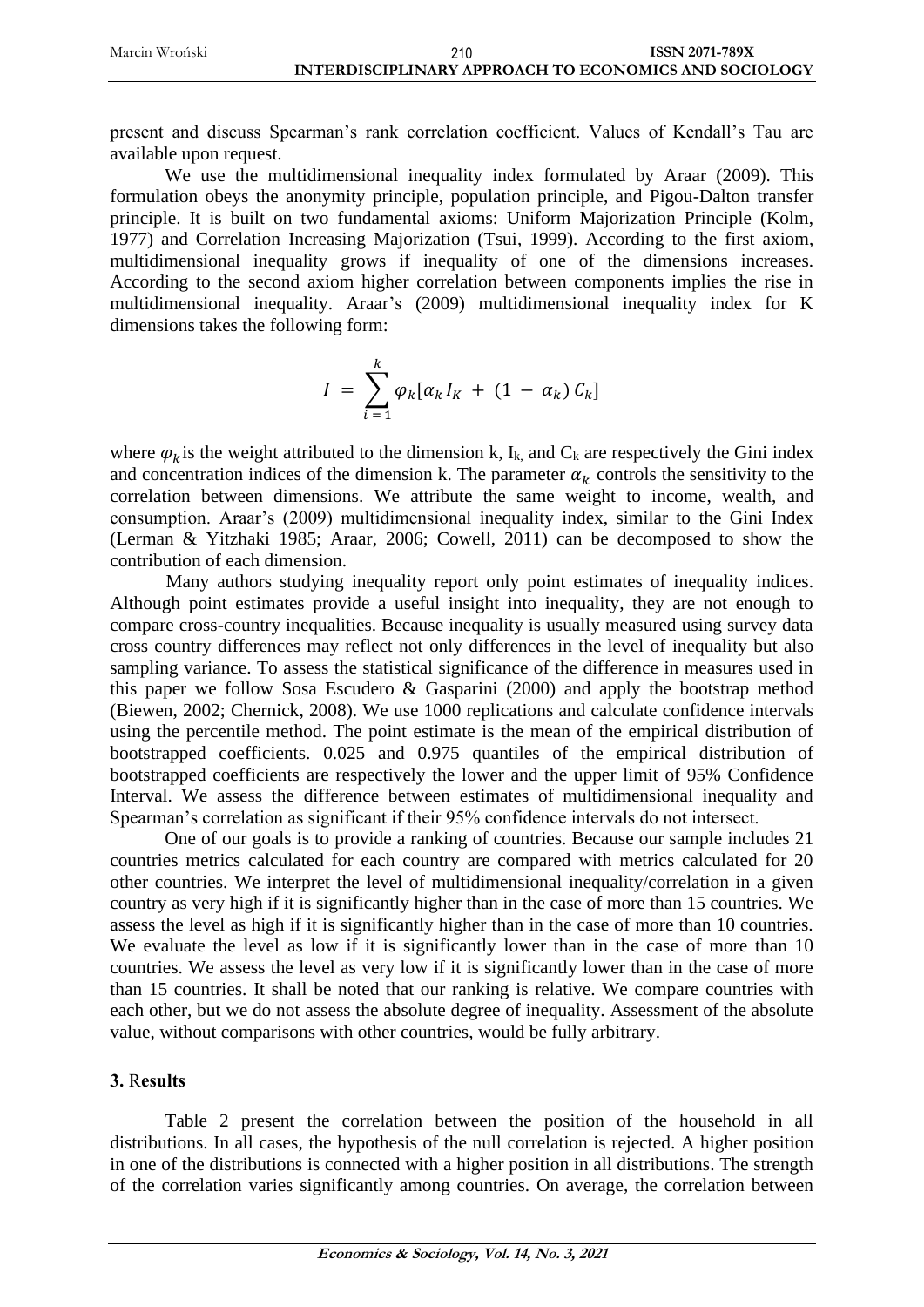Marcin Wroński **ISSN 2071-789X INTERDISCIPLINARY APPROACH TO ECONOMICS AND SOCIOLOGY** 211

the position of the household in the income distribution and the position of the household in the consumption distribution is highest. The correlation between the position of the household in the wealth distribution and the position of the household in the consumption distribution is lowest. However, it should be noted that different country pattern exists. For example, in the

Netherlands correlation is higher in the case of income and wealth than in the case of income and consumption. In Lithuania correlation is higher in the case of wealth and consumption than in the case of income and wealth.

| Country     | Spearman's rank<br>correlation Income -<br>wealth | Spearman's rank<br>correlation Income -<br>consumption | Spearman's rank<br>correlation Wealth -<br>consumption |
|-------------|---------------------------------------------------|--------------------------------------------------------|--------------------------------------------------------|
| Austria     | 0.5327                                            | 0.6566                                                 | 0.4329                                                 |
|             | (0.0140)                                          | (0.0110)                                               | (0.0155)                                               |
| Belgium     | 0.5039                                            | 0.5986                                                 | 0.4814                                                 |
|             | (0.0163)                                          | (0.0144)                                               | (0.0168)                                               |
| Cyprus      | 0.5418                                            | 0.6422                                                 | 0.4516                                                 |
|             | (0.0214)                                          | (0.0180)                                               | (0.0232)                                               |
| Germany     | 0.5587                                            | 0.5473                                                 | 0.5031                                                 |
|             | (0.0104)                                          | (0.0110)                                               | (0.0109)                                               |
| Estonia     | 0.4551                                            | 0.6838                                                 | 0.4040                                                 |
|             | (0.0153)                                          | (0.0117)                                               | (0.0166)                                               |
| Finland     | 0.5066                                            | 0.7451                                                 | 0.4241                                                 |
|             | (0.0077)                                          | (0.0049)                                               | (0.0082)                                               |
| France      | 0.7001                                            | 0.6400                                                 | 0.5022                                                 |
|             | (0.0051)                                          | (0.0058)                                               | (0.0069)                                               |
| Greece      | 0.4243                                            | 0.7013                                                 | 0.4254                                                 |
|             | (0.0157)                                          | (0.0101)                                               | (0.0158)                                               |
| Croatia     | 0.2811                                            | 0.6533                                                 | 0.4130                                                 |
|             | (0.0271)                                          | (0,0193)                                               | (0.0237)                                               |
| Hungary     | 0.4073                                            | 0.6542                                                 | 0.5029                                                 |
|             | (0.0112)                                          | (0.0084)                                               | (0.0103)                                               |
| Ireland     | 0.4392                                            | 0.5794                                                 | 0.3068                                                 |
|             | (0.0118)                                          | (0.0105)                                               | (0.0137)                                               |
| Italy       | 0.5426                                            | 0.6710                                                 | 0.4414                                                 |
|             | (0.0088)                                          | (0,0074)                                               | (0.0096)                                               |
| Lithuania   | 0.2963                                            | 0.5720                                                 | 0.3774                                                 |
|             | (0.0022)                                          | (0.0184)                                               | (0.0226)                                               |
| Luxembourg  | 0.5671                                            | 0.5618                                                 | 0.4758                                                 |
|             | (0.0176)                                          | (0.0187)                                               | (0.0203)                                               |
| Latvia      | 0.5031                                            | 0.7735                                                 | 0.4399                                                 |
|             | (0.0232)                                          | (0.0114)                                               | (0.0245)                                               |
| Malta       | 0.3425                                            | 0.3875                                                 | 0.1950                                                 |
|             | (0.0264)                                          | (0.0287)                                               | (0.0297)                                               |
| Netherlands | 0.3920                                            | 0.2251                                                 | 0.2426                                                 |
|             | (0,0174)                                          | (0,0199)                                               | (0.0186)                                               |
| Poland      | 0.4458                                            | 0.7401                                                 | 0.4265                                                 |
|             | (0,0108)                                          | (0,0071)                                               | (0.0109)                                               |
| Portugal    | 0.5162                                            | 0.7371                                                 | 0.4869                                                 |
|             | (0,0102)                                          | (0,0072)                                               | (0.0104)                                               |
| Slovenia    | 0.3377                                            | 0.6021                                                 | 0.3504                                                 |
|             | (0,0205)                                          | (0,0162)                                               | (0.0206)                                               |
| Slovakia    | 0.4903                                            | 0.7518                                                 | 0.4589                                                 |
|             | (0.0168)                                          | (0,0109)                                               | (0.0185)                                               |

Table 2. Correlation between the positions of the household in unidimensional distributions

Source: *own calculation using HFCS data*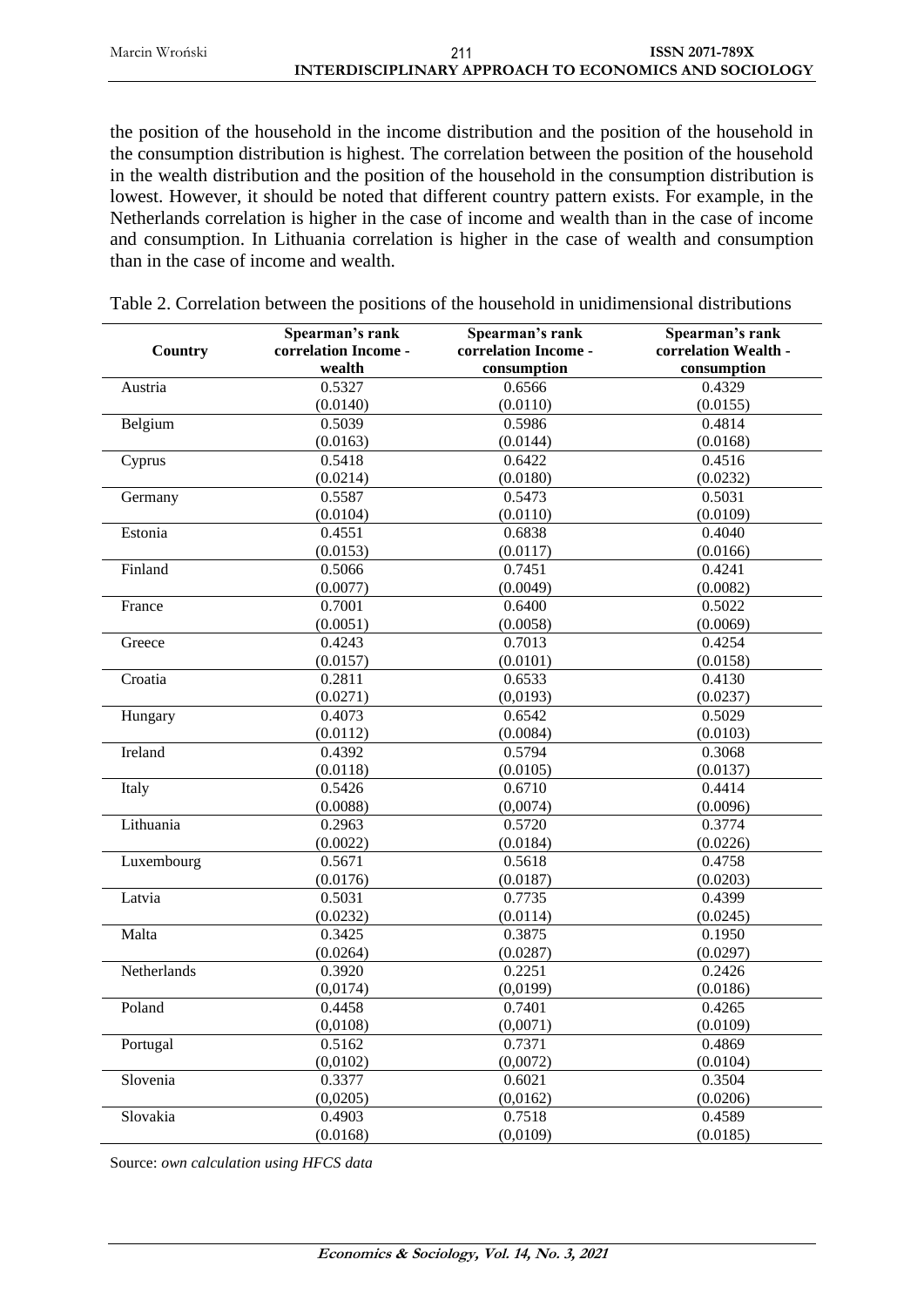Spearman's correlation between the position of the household in the income distribution and the position of the household in the wealth distribution varies between 0.2811 in Croatia and 0.7001 in France. France is a clear outlier. The value of Spearman's rank correlation coefficient in France is significantly higher than in all other countries. Therefore the level of the correlation can be assessed as very high. Correlation between the distribution of income and distribution and wealth is high in Germany (significantly higher than in 13 other countries), Luxembourg and Italy (12 countries), Austria, Cyprus, Portugal, and Finland (11 countries). The correlation between both distributions is low in Malta (significantly lower than in 14 countries), Netherlands (13 countries), and Hungary (11 countries). The correlation between income and wealth is very low in Croatia (significantly lower than in 17 other countries), Lithuania (17 countries), and Slovenia (16 countries). It shall be noted that all countries with the very low correlation level are post-communist economies. It is possible that the privatization of housing assets, which was a popular policy solution implemented in Central and Eastern European Economies after 1989 lowered the correlation between household wealth and household income. The analysis presented in the next section proves that homeownership is negatively correlated with the strength of the link between the distribution of income and the distribution of wealth.

The correlation between the position of the household in the income distribution and the position of the household in the income distribution varies between 0.2251 in Netherlands and 0.7735 in Latvia. The correlation between the position of the household in both distributions is very high in Latvia, Finland, Slovakia, and Poland. In all four cases in a given country, it is statistically higher than in 16 other countries. The correlation between income and consumption is high in Greece, where it is significantly higher than in 12 other countries. The correlation is very low in Malta and the Netherlands. The Netherlands is a clear outlier, while in Malta correlation coefficient is significantly lower than in all countries except the Netherlands.

The correlation between the position of the household in the wealth distribution and the position of the household in the consumption distribution varies between 0.1950 in Malta and 0.5039 in Germany. The strength of the correlation in the top half of countries is similar, so we can not identify any country with a very high level of correlation. The correlation is high in Germany and France (significantly higher than in 13 other countries) and Hungary as well as Portugal (significantly higher than in 8 other countries). The correlation between wealth and consumption is very low in Malta and the Netherlands (significantly lower than in 19 other countries) and Ireland (significantly lower than in 16 other countries).

Table 3 presents the value of the multidimensional inequality index formulated by Araar (2009) and Gini indices calculated for all distributions. As described in the previous section we calculated the value of the index assuming an equal weight of all dimensions. The multidimensional inequality index varies between 0.3403 in Slovakia and 0.4503 in the Netherlands. It shall be noted that the cross-country variation of the multidimensional inequality index among countries is smaller than the cross-country variation of unidimensional Gini indices.

Cross-country differences in the value of the multidimensional inequality index are rather mild. In the strong majority of cross-country comparisons, the difference between considered countries is statistically insignificant. According to our criteria, multidimensional inequality may be assessed as high in Germany and Netherlands (in both cases in a given country it is significantly higher than in 15 other countries), Latvia (12 countries), and Estonia (11 countries). Multidimensional inequality is low in Slovakia (significantly lower than in 15 countries) and Greece (13 countries). In none of the countries, multidimensional inequality may be assessed as very high or very low.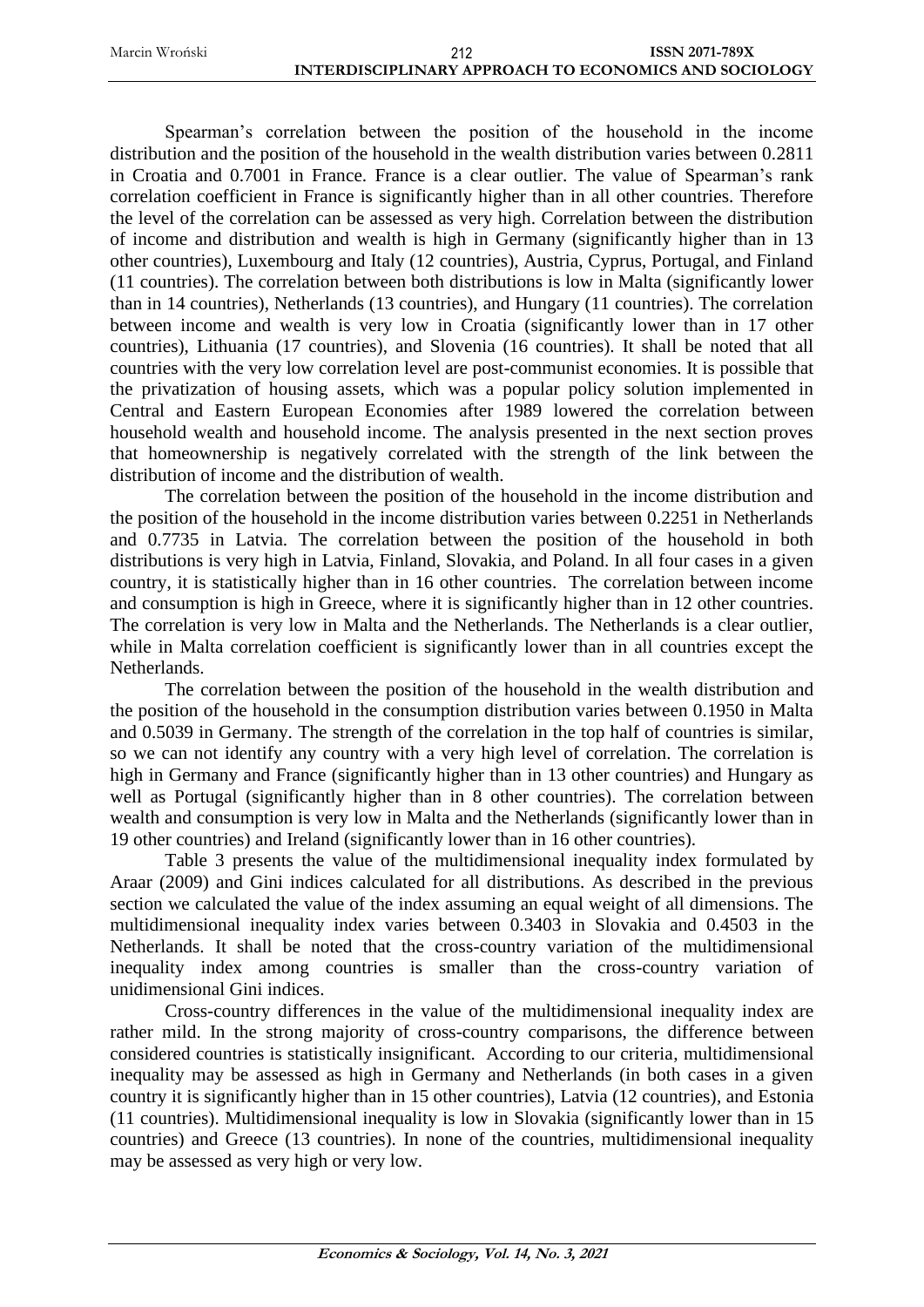| 0.3995<br>0.3639<br>0.7226<br>Austria<br>0.2587<br>(0.0115)<br>(0.1545)<br>(0.0172)<br>(0.0043)<br>Belgium<br>0.3781<br>0.3922<br>0.6298<br>0.2971<br>(0.0088)<br>(0.0089)<br>(0.0191)<br>(0.0067)<br>0.7290<br>0.2792<br>Cyprus<br>0.4161<br>0.4227<br>(0.0076)<br>(0.0108)<br>(0.0117)<br>(0.0178)<br>0.7334<br>Germany<br>0.4402<br>0.4309<br>0.3306<br>(0.0055)<br>(0.0077)<br>(0.0090)<br>(0.0044)<br>Estonia<br>0.4299<br>0.4710<br>0.7051<br>0.3008<br>(0.0083)<br>(0.0065)<br>(0.0048)<br>(0.0188)<br>Finland<br>0.4086<br>0.3896<br>0.6617<br>0.3588<br>(0.0037)<br>(0.0035)<br>(0.0062)<br>(0.0031)<br>France<br>0.4000<br>0.3723<br>0.6733<br>0.3253<br>(0.0034)<br>(0.0053)<br>(0.0059)<br>(0.0036)<br>0.3605<br>0.3530<br>0.3146<br>Greece<br>0.5948<br>(0.0056)<br>(0.0061)<br>(0.0113)<br>(0.0058)<br>Croatia<br>0.3920<br>0.5074<br>0.6011<br>0.3409<br>(0,0125)<br>(0.0272)<br>(0.0254)<br>(0.0137)<br>0.4430<br>0.2937<br>Hungary<br>0.4006<br>0.6482<br>(0.0043)<br>(0.0063)<br>(0.0066)<br>(0.0117)<br>Ireland<br>0.4376<br>0.3076<br>0.3943<br>0.6618<br>(0.0069)<br>(0.0091)<br>(0.0114)<br>(0.0058)<br>Italy<br>0.3965<br>0.4266<br>0.6063<br>0.3334<br>(0.0053)<br>(0,0061)<br>(0.0078)<br>(0.0048)<br>Lithuania<br>0.3843<br>0.5119<br>0.5700<br>0.3302<br>(0.0076)<br>(0.0107)<br>(0.0086)<br>(0.0141)<br>0.3939<br>0.4004<br>0.3305<br>Luxembourg<br>0.6452<br>(0.0116)<br>(0.0096)<br>(0.0267)<br>(0.0115)<br>Latvia<br>0.4410<br>0.4636<br>0.6784<br>0.3320<br>(0.0180)<br>(0.0115)<br>(0.0133)<br>(0.0138)<br>Malta<br>0.3587<br>0.4069<br>0.6002<br>0.3616<br>(0.0267)<br>(0,0167)<br>(0.0184)<br>(0.0195)<br>0.4031<br>0.5174<br>Netherlands<br>0.4523<br>0.7533<br>(0,0089)<br>(0,0094)<br>(0.0147)<br>(0.0126)<br>Poland<br>0.3793<br>0.3154<br>0.3602<br>0.5623<br>(0,0095)<br>(0,0074)<br>(0.0164)<br>(0.0078)<br>Portugal<br>0.4232<br>0.4533<br>0.6759<br>0.3149<br>(0,0066)<br>(0,0081)<br>(0.0130)<br>(0.0045)<br>Slovenia<br>0.5798<br>0.3842<br>0.4811<br>0.3316<br>(0,0085)<br>(0,0097)<br>(0.0168)<br>(0.0065)<br>Slovakia<br>0.3403<br>0.3901<br>0.5333<br>0.2568<br>(0.0115)<br>(0.0219)<br>(0.0150)<br>(0.0058) | Country | Multidimensional<br><b>Inequality Index</b> | <b>Gini Index Income</b> | <b>Gini Index Wealth</b> | <b>Gini Index</b><br>Consumption |
|----------------------------------------------------------------------------------------------------------------------------------------------------------------------------------------------------------------------------------------------------------------------------------------------------------------------------------------------------------------------------------------------------------------------------------------------------------------------------------------------------------------------------------------------------------------------------------------------------------------------------------------------------------------------------------------------------------------------------------------------------------------------------------------------------------------------------------------------------------------------------------------------------------------------------------------------------------------------------------------------------------------------------------------------------------------------------------------------------------------------------------------------------------------------------------------------------------------------------------------------------------------------------------------------------------------------------------------------------------------------------------------------------------------------------------------------------------------------------------------------------------------------------------------------------------------------------------------------------------------------------------------------------------------------------------------------------------------------------------------------------------------------------------------------------------------------------------------------------------------------------------------------------------------------------------------------------------------------------------------------------------------------------------------------------------------------------------------------------------------------------------------------------------------|---------|---------------------------------------------|--------------------------|--------------------------|----------------------------------|
|                                                                                                                                                                                                                                                                                                                                                                                                                                                                                                                                                                                                                                                                                                                                                                                                                                                                                                                                                                                                                                                                                                                                                                                                                                                                                                                                                                                                                                                                                                                                                                                                                                                                                                                                                                                                                                                                                                                                                                                                                                                                                                                                                                |         |                                             |                          |                          |                                  |
|                                                                                                                                                                                                                                                                                                                                                                                                                                                                                                                                                                                                                                                                                                                                                                                                                                                                                                                                                                                                                                                                                                                                                                                                                                                                                                                                                                                                                                                                                                                                                                                                                                                                                                                                                                                                                                                                                                                                                                                                                                                                                                                                                                |         |                                             |                          |                          |                                  |
|                                                                                                                                                                                                                                                                                                                                                                                                                                                                                                                                                                                                                                                                                                                                                                                                                                                                                                                                                                                                                                                                                                                                                                                                                                                                                                                                                                                                                                                                                                                                                                                                                                                                                                                                                                                                                                                                                                                                                                                                                                                                                                                                                                |         |                                             |                          |                          |                                  |
|                                                                                                                                                                                                                                                                                                                                                                                                                                                                                                                                                                                                                                                                                                                                                                                                                                                                                                                                                                                                                                                                                                                                                                                                                                                                                                                                                                                                                                                                                                                                                                                                                                                                                                                                                                                                                                                                                                                                                                                                                                                                                                                                                                |         |                                             |                          |                          |                                  |
|                                                                                                                                                                                                                                                                                                                                                                                                                                                                                                                                                                                                                                                                                                                                                                                                                                                                                                                                                                                                                                                                                                                                                                                                                                                                                                                                                                                                                                                                                                                                                                                                                                                                                                                                                                                                                                                                                                                                                                                                                                                                                                                                                                |         |                                             |                          |                          |                                  |
|                                                                                                                                                                                                                                                                                                                                                                                                                                                                                                                                                                                                                                                                                                                                                                                                                                                                                                                                                                                                                                                                                                                                                                                                                                                                                                                                                                                                                                                                                                                                                                                                                                                                                                                                                                                                                                                                                                                                                                                                                                                                                                                                                                |         |                                             |                          |                          |                                  |
|                                                                                                                                                                                                                                                                                                                                                                                                                                                                                                                                                                                                                                                                                                                                                                                                                                                                                                                                                                                                                                                                                                                                                                                                                                                                                                                                                                                                                                                                                                                                                                                                                                                                                                                                                                                                                                                                                                                                                                                                                                                                                                                                                                |         |                                             |                          |                          |                                  |
|                                                                                                                                                                                                                                                                                                                                                                                                                                                                                                                                                                                                                                                                                                                                                                                                                                                                                                                                                                                                                                                                                                                                                                                                                                                                                                                                                                                                                                                                                                                                                                                                                                                                                                                                                                                                                                                                                                                                                                                                                                                                                                                                                                |         |                                             |                          |                          |                                  |
|                                                                                                                                                                                                                                                                                                                                                                                                                                                                                                                                                                                                                                                                                                                                                                                                                                                                                                                                                                                                                                                                                                                                                                                                                                                                                                                                                                                                                                                                                                                                                                                                                                                                                                                                                                                                                                                                                                                                                                                                                                                                                                                                                                |         |                                             |                          |                          |                                  |
|                                                                                                                                                                                                                                                                                                                                                                                                                                                                                                                                                                                                                                                                                                                                                                                                                                                                                                                                                                                                                                                                                                                                                                                                                                                                                                                                                                                                                                                                                                                                                                                                                                                                                                                                                                                                                                                                                                                                                                                                                                                                                                                                                                |         |                                             |                          |                          |                                  |
|                                                                                                                                                                                                                                                                                                                                                                                                                                                                                                                                                                                                                                                                                                                                                                                                                                                                                                                                                                                                                                                                                                                                                                                                                                                                                                                                                                                                                                                                                                                                                                                                                                                                                                                                                                                                                                                                                                                                                                                                                                                                                                                                                                |         |                                             |                          |                          |                                  |
|                                                                                                                                                                                                                                                                                                                                                                                                                                                                                                                                                                                                                                                                                                                                                                                                                                                                                                                                                                                                                                                                                                                                                                                                                                                                                                                                                                                                                                                                                                                                                                                                                                                                                                                                                                                                                                                                                                                                                                                                                                                                                                                                                                |         |                                             |                          |                          |                                  |
|                                                                                                                                                                                                                                                                                                                                                                                                                                                                                                                                                                                                                                                                                                                                                                                                                                                                                                                                                                                                                                                                                                                                                                                                                                                                                                                                                                                                                                                                                                                                                                                                                                                                                                                                                                                                                                                                                                                                                                                                                                                                                                                                                                |         |                                             |                          |                          |                                  |
|                                                                                                                                                                                                                                                                                                                                                                                                                                                                                                                                                                                                                                                                                                                                                                                                                                                                                                                                                                                                                                                                                                                                                                                                                                                                                                                                                                                                                                                                                                                                                                                                                                                                                                                                                                                                                                                                                                                                                                                                                                                                                                                                                                |         |                                             |                          |                          |                                  |
|                                                                                                                                                                                                                                                                                                                                                                                                                                                                                                                                                                                                                                                                                                                                                                                                                                                                                                                                                                                                                                                                                                                                                                                                                                                                                                                                                                                                                                                                                                                                                                                                                                                                                                                                                                                                                                                                                                                                                                                                                                                                                                                                                                |         |                                             |                          |                          |                                  |
|                                                                                                                                                                                                                                                                                                                                                                                                                                                                                                                                                                                                                                                                                                                                                                                                                                                                                                                                                                                                                                                                                                                                                                                                                                                                                                                                                                                                                                                                                                                                                                                                                                                                                                                                                                                                                                                                                                                                                                                                                                                                                                                                                                |         |                                             |                          |                          |                                  |
|                                                                                                                                                                                                                                                                                                                                                                                                                                                                                                                                                                                                                                                                                                                                                                                                                                                                                                                                                                                                                                                                                                                                                                                                                                                                                                                                                                                                                                                                                                                                                                                                                                                                                                                                                                                                                                                                                                                                                                                                                                                                                                                                                                |         |                                             |                          |                          |                                  |
|                                                                                                                                                                                                                                                                                                                                                                                                                                                                                                                                                                                                                                                                                                                                                                                                                                                                                                                                                                                                                                                                                                                                                                                                                                                                                                                                                                                                                                                                                                                                                                                                                                                                                                                                                                                                                                                                                                                                                                                                                                                                                                                                                                |         |                                             |                          |                          |                                  |
|                                                                                                                                                                                                                                                                                                                                                                                                                                                                                                                                                                                                                                                                                                                                                                                                                                                                                                                                                                                                                                                                                                                                                                                                                                                                                                                                                                                                                                                                                                                                                                                                                                                                                                                                                                                                                                                                                                                                                                                                                                                                                                                                                                |         |                                             |                          |                          |                                  |
|                                                                                                                                                                                                                                                                                                                                                                                                                                                                                                                                                                                                                                                                                                                                                                                                                                                                                                                                                                                                                                                                                                                                                                                                                                                                                                                                                                                                                                                                                                                                                                                                                                                                                                                                                                                                                                                                                                                                                                                                                                                                                                                                                                |         |                                             |                          |                          |                                  |
|                                                                                                                                                                                                                                                                                                                                                                                                                                                                                                                                                                                                                                                                                                                                                                                                                                                                                                                                                                                                                                                                                                                                                                                                                                                                                                                                                                                                                                                                                                                                                                                                                                                                                                                                                                                                                                                                                                                                                                                                                                                                                                                                                                |         |                                             |                          |                          |                                  |
|                                                                                                                                                                                                                                                                                                                                                                                                                                                                                                                                                                                                                                                                                                                                                                                                                                                                                                                                                                                                                                                                                                                                                                                                                                                                                                                                                                                                                                                                                                                                                                                                                                                                                                                                                                                                                                                                                                                                                                                                                                                                                                                                                                |         |                                             |                          |                          |                                  |
|                                                                                                                                                                                                                                                                                                                                                                                                                                                                                                                                                                                                                                                                                                                                                                                                                                                                                                                                                                                                                                                                                                                                                                                                                                                                                                                                                                                                                                                                                                                                                                                                                                                                                                                                                                                                                                                                                                                                                                                                                                                                                                                                                                |         |                                             |                          |                          |                                  |
|                                                                                                                                                                                                                                                                                                                                                                                                                                                                                                                                                                                                                                                                                                                                                                                                                                                                                                                                                                                                                                                                                                                                                                                                                                                                                                                                                                                                                                                                                                                                                                                                                                                                                                                                                                                                                                                                                                                                                                                                                                                                                                                                                                |         |                                             |                          |                          |                                  |
|                                                                                                                                                                                                                                                                                                                                                                                                                                                                                                                                                                                                                                                                                                                                                                                                                                                                                                                                                                                                                                                                                                                                                                                                                                                                                                                                                                                                                                                                                                                                                                                                                                                                                                                                                                                                                                                                                                                                                                                                                                                                                                                                                                |         |                                             |                          |                          |                                  |
|                                                                                                                                                                                                                                                                                                                                                                                                                                                                                                                                                                                                                                                                                                                                                                                                                                                                                                                                                                                                                                                                                                                                                                                                                                                                                                                                                                                                                                                                                                                                                                                                                                                                                                                                                                                                                                                                                                                                                                                                                                                                                                                                                                |         |                                             |                          |                          |                                  |
|                                                                                                                                                                                                                                                                                                                                                                                                                                                                                                                                                                                                                                                                                                                                                                                                                                                                                                                                                                                                                                                                                                                                                                                                                                                                                                                                                                                                                                                                                                                                                                                                                                                                                                                                                                                                                                                                                                                                                                                                                                                                                                                                                                |         |                                             |                          |                          |                                  |
|                                                                                                                                                                                                                                                                                                                                                                                                                                                                                                                                                                                                                                                                                                                                                                                                                                                                                                                                                                                                                                                                                                                                                                                                                                                                                                                                                                                                                                                                                                                                                                                                                                                                                                                                                                                                                                                                                                                                                                                                                                                                                                                                                                |         |                                             |                          |                          |                                  |
|                                                                                                                                                                                                                                                                                                                                                                                                                                                                                                                                                                                                                                                                                                                                                                                                                                                                                                                                                                                                                                                                                                                                                                                                                                                                                                                                                                                                                                                                                                                                                                                                                                                                                                                                                                                                                                                                                                                                                                                                                                                                                                                                                                |         |                                             |                          |                          |                                  |
|                                                                                                                                                                                                                                                                                                                                                                                                                                                                                                                                                                                                                                                                                                                                                                                                                                                                                                                                                                                                                                                                                                                                                                                                                                                                                                                                                                                                                                                                                                                                                                                                                                                                                                                                                                                                                                                                                                                                                                                                                                                                                                                                                                |         |                                             |                          |                          |                                  |
|                                                                                                                                                                                                                                                                                                                                                                                                                                                                                                                                                                                                                                                                                                                                                                                                                                                                                                                                                                                                                                                                                                                                                                                                                                                                                                                                                                                                                                                                                                                                                                                                                                                                                                                                                                                                                                                                                                                                                                                                                                                                                                                                                                |         |                                             |                          |                          |                                  |
|                                                                                                                                                                                                                                                                                                                                                                                                                                                                                                                                                                                                                                                                                                                                                                                                                                                                                                                                                                                                                                                                                                                                                                                                                                                                                                                                                                                                                                                                                                                                                                                                                                                                                                                                                                                                                                                                                                                                                                                                                                                                                                                                                                |         |                                             |                          |                          |                                  |
|                                                                                                                                                                                                                                                                                                                                                                                                                                                                                                                                                                                                                                                                                                                                                                                                                                                                                                                                                                                                                                                                                                                                                                                                                                                                                                                                                                                                                                                                                                                                                                                                                                                                                                                                                                                                                                                                                                                                                                                                                                                                                                                                                                |         |                                             |                          |                          |                                  |
|                                                                                                                                                                                                                                                                                                                                                                                                                                                                                                                                                                                                                                                                                                                                                                                                                                                                                                                                                                                                                                                                                                                                                                                                                                                                                                                                                                                                                                                                                                                                                                                                                                                                                                                                                                                                                                                                                                                                                                                                                                                                                                                                                                |         |                                             |                          |                          |                                  |
|                                                                                                                                                                                                                                                                                                                                                                                                                                                                                                                                                                                                                                                                                                                                                                                                                                                                                                                                                                                                                                                                                                                                                                                                                                                                                                                                                                                                                                                                                                                                                                                                                                                                                                                                                                                                                                                                                                                                                                                                                                                                                                                                                                |         |                                             |                          |                          |                                  |
|                                                                                                                                                                                                                                                                                                                                                                                                                                                                                                                                                                                                                                                                                                                                                                                                                                                                                                                                                                                                                                                                                                                                                                                                                                                                                                                                                                                                                                                                                                                                                                                                                                                                                                                                                                                                                                                                                                                                                                                                                                                                                                                                                                |         |                                             |                          |                          |                                  |
|                                                                                                                                                                                                                                                                                                                                                                                                                                                                                                                                                                                                                                                                                                                                                                                                                                                                                                                                                                                                                                                                                                                                                                                                                                                                                                                                                                                                                                                                                                                                                                                                                                                                                                                                                                                                                                                                                                                                                                                                                                                                                                                                                                |         |                                             |                          |                          |                                  |
|                                                                                                                                                                                                                                                                                                                                                                                                                                                                                                                                                                                                                                                                                                                                                                                                                                                                                                                                                                                                                                                                                                                                                                                                                                                                                                                                                                                                                                                                                                                                                                                                                                                                                                                                                                                                                                                                                                                                                                                                                                                                                                                                                                |         |                                             |                          |                          |                                  |
|                                                                                                                                                                                                                                                                                                                                                                                                                                                                                                                                                                                                                                                                                                                                                                                                                                                                                                                                                                                                                                                                                                                                                                                                                                                                                                                                                                                                                                                                                                                                                                                                                                                                                                                                                                                                                                                                                                                                                                                                                                                                                                                                                                |         |                                             |                          |                          |                                  |
|                                                                                                                                                                                                                                                                                                                                                                                                                                                                                                                                                                                                                                                                                                                                                                                                                                                                                                                                                                                                                                                                                                                                                                                                                                                                                                                                                                                                                                                                                                                                                                                                                                                                                                                                                                                                                                                                                                                                                                                                                                                                                                                                                                |         |                                             |                          |                          |                                  |
|                                                                                                                                                                                                                                                                                                                                                                                                                                                                                                                                                                                                                                                                                                                                                                                                                                                                                                                                                                                                                                                                                                                                                                                                                                                                                                                                                                                                                                                                                                                                                                                                                                                                                                                                                                                                                                                                                                                                                                                                                                                                                                                                                                |         |                                             |                          |                          |                                  |
|                                                                                                                                                                                                                                                                                                                                                                                                                                                                                                                                                                                                                                                                                                                                                                                                                                                                                                                                                                                                                                                                                                                                                                                                                                                                                                                                                                                                                                                                                                                                                                                                                                                                                                                                                                                                                                                                                                                                                                                                                                                                                                                                                                |         |                                             |                          |                          |                                  |

| Table 3. Multidimensional and unidimensional inequality |  |  |  |  |  |
|---------------------------------------------------------|--|--|--|--|--|
|---------------------------------------------------------|--|--|--|--|--|

Source: *own calculation using HFCS data*

Multidimensional analysis of inequality changes the picture emerging from the unidimensional inequality analysis. For example, the level of wealth inequality in Austria is among the highest in Europe, but thanks to low levels of income and consumption inequality multidimensional inequality is not high. Although income inequality is highest in Lithuania, multidimensional inequality in Lithuania is on moderate level. Income inequality is also very high in Greece, but multidimensional inequality in this country is low. France is also an interesting example. Despite a high correlation between the position of the household in each of the dimensions, the level of multidimensional inequality is similar to other countries.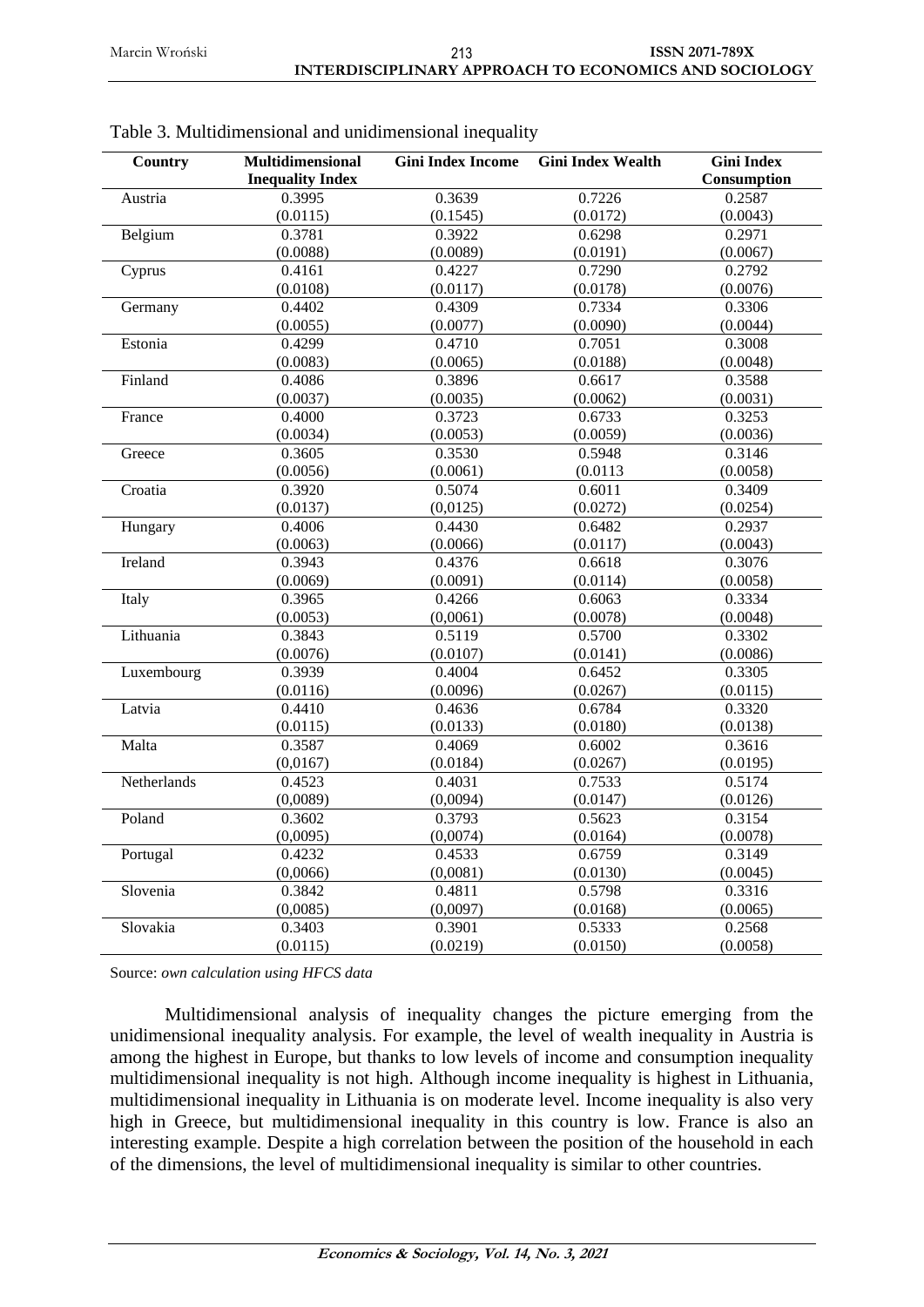Marcin Wroński **ISSN 2071-789X INTERDISCIPLINARY APPROACH TO ECONOMICS AND SOCIOLOGY** 214

Table 4 presents the contribution of each dimension to the value of the multidimensional inequality index. In all countries contribution of wealth inequality is the biggest, the contribution of income inequality is second and the contribution of consumption inequality is smallest. The contribution of wealth inequality varies between 49.02% in Lithuania and 60.06% in Austria. In all countries except Lithuania and Slovakia contribution of wealth inequality is higher than 50%. The contribution of income inequality varies between 24.48% in Austria and 30.77% in Lithuania. The contribution of the consumption inequality varies between 15.46% in Austria to 22.29% in the Netherlands.

|             |                          | <b>Contribution of</b>   |                               |
|-------------|--------------------------|--------------------------|-------------------------------|
| Country     | <b>Wealth inequality</b> | <b>Income inequality</b> | <b>Consumption inequality</b> |
| Austria     | 0.6006                   | 0.2448                   | 0.1546                        |
| Belgium     | 0.5534                   | 0.2612                   | 0.1854                        |
| Cyprus      | 0.5836                   | 0.2601                   | 0.1563                        |
| Germany     | 0.5526                   | 0.2693                   | 0.1781                        |
| Estonia     | 0.5424                   | 0.2893                   | 0.1683                        |
| Finland     | 0.5353                   | 0.2538                   | 0.2109                        |
| France      | 0.5592                   | 0.2509                   | 0.1899                        |
| Greece      | 0.5449                   | 0.2463                   | 0.2088                        |
| Croatia     | 0.5071                   | 0.2930                   | 0.1999                        |
| Hungary     | 0.5343                   | 0.2819                   | 0.1838                        |
| Ireland     | 0.5568                   | 0.2801                   | 0.1631                        |
| Italy       | 0.5075                   | 0.2913                   | 0.2012                        |
| Lithuania   | 0.4902                   | 0.3077                   | 0.2021                        |
| Luxembourg  | 0.5459                   | 0.2614                   | 0.1927                        |
| Latvia      | 0.5036                   | 0.2965                   | 0.1999                        |
| Malta       | 0.5571                   | 0.2568                   | 0.1861                        |
| Netherlands | 0.5503                   | 0.2268                   | 0.2229                        |
| Poland      | 0.5171                   | 0.2665                   | 0.2164                        |
| Portugal    | 0.5299                   | 0.2860                   | 0.1841                        |
| Slovenia    | 0.4990                   | 0.3045                   | 0.1964                        |
| Slovakia    | 0.5183                   | 0.3024                   | 0.1794                        |

Table 4. Contribution of each dimension to multidimensional inequality

Source: *own calculation using HFCS data*

### **Determinants of the strength of the correlation between distributions**

Cross-country differences in the value of the Multidimensional Inequality Index are a consequence of different levels of unidimensional inequalities and different correlations between them in different countries. The discussion of determinants of unidimensional inequalities is out of the scope of this paper. Significant literature on this issue already exists (e.g. Furceri & Ostry, 2019; Brzeziński & Sałach, 2020; Hussey et al., 2021) As described above cross-country differences in the value of the Multidimensional Inequality Index are rather mild and often not statistically significant. On the other hand, however, we identify a lot of variation in the strength of the link between distributions of income, wealth, and consumption in analyzed countries.

What determines the strength of the correlation among the position of the household in income, wealth, and consumption distribution? This question deserves a separate research paper. In this section, we only present information on the correlation between the value of Spearman's rank correlation coefficient and various socioeconomic variables. We treat each country as a separate observation unit. Among explanatory factors, we include the level of inequality of given distributions measured by the Gini index, the median value of given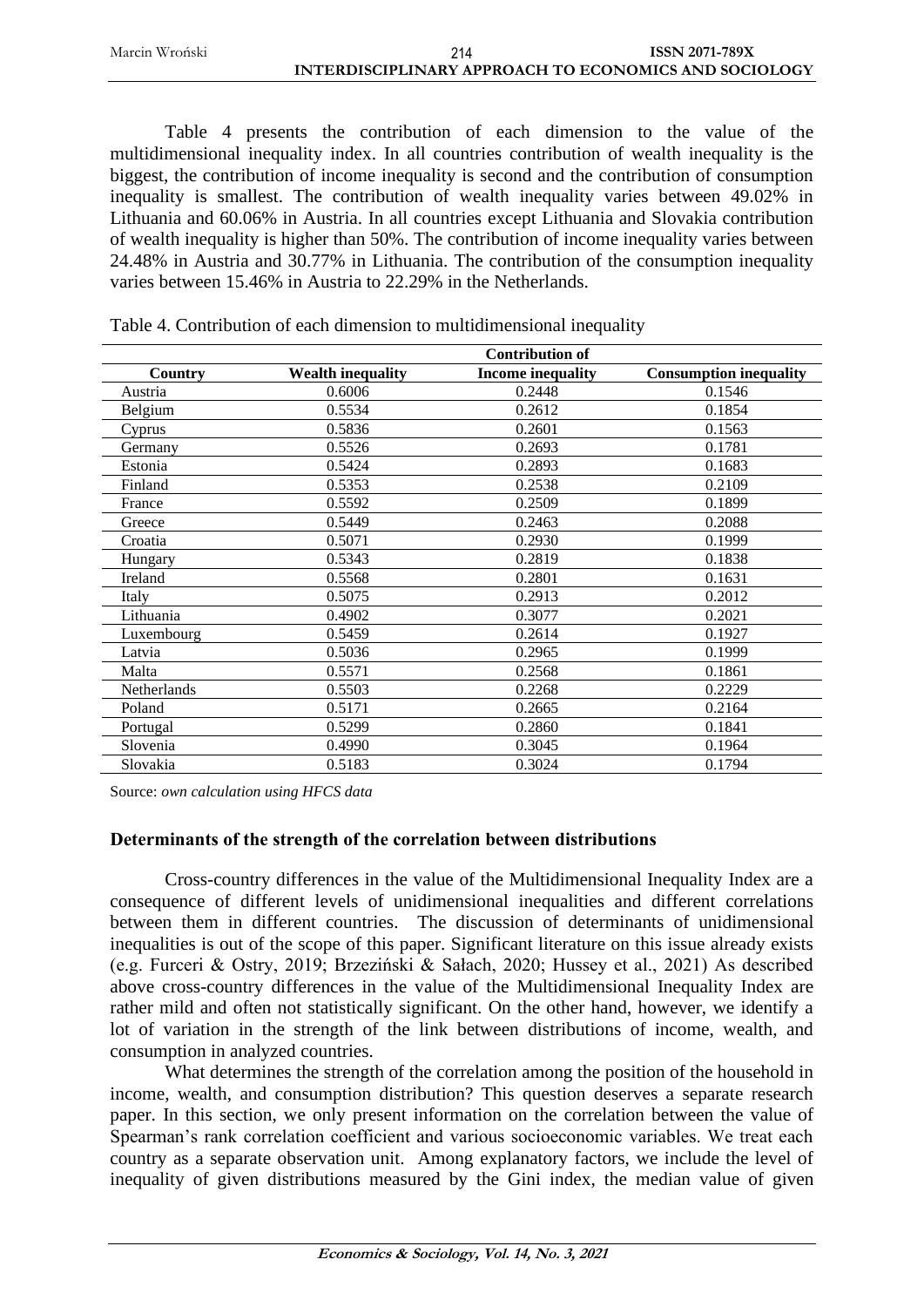Marcin Wroński **ISSN 2071-789X INTERDISCIPLINARY APPROACH TO ECONOMICS AND SOCIOLOGY** 215

distributions, homeownership, the share of households headed by a person older than 65 years, the mean number of people in the household, and the degree of the oversampling of the top decile in a given country. Determinants of the correlation among considered distributions are presented in Table 5.

|                 |                          | <b>Correlation between</b>    |                               |
|-----------------|--------------------------|-------------------------------|-------------------------------|
| <b>Variable</b> | <b>Income and Wealth</b> | <b>Income and Consumption</b> | <b>Wealth and Consumption</b> |
| median wealth   | 0.2659                   |                               | $-0.0482$                     |
| median income   | $0.4662**$               | $-0.4070*$                    |                               |
| median cons.    |                          | 0.0035                        | $-0.0310$                     |
| wealth ineq.    | $0.4212*$                |                               | 0.0054                        |
| income ineq.    | $-0.5501***$             | 0.0077                        | 0.1683                        |
| cons ineq.      |                          | $-0.7256***$                  | $-0.5759*$                    |
| homeownership   | $-0.6345**$              | 0.2129                        | $-0.1172$                     |
| no people       | $-0.2352$                | 0.2272                        | $-0.0779$                     |
| % older than 65 | $-0.1305$                | $-0.2425$                     | $-0.1584$                     |
| oversampling    | $0.5544*$                | 0.0035                        | $0.4203*$                     |

Table 5. Determinants of the correlation among distributions

Note: *asterisks denote statistical significance of the correlation, \*p<0.1; \*\*p<0.05; \*\*\*p<0.01.* Source*: own calculation using HFCS data*

According to our results, the median income is positively correlated with the strength of the correlation between the position of the household in the income distribution and the position of the household in the wealth distribution. This result may be driven by low median incomes in CEE countries, where the correlation between income and wealth is rather low. The median income is also negatively correlated with the strength of the correlation between the position of the household in the income distribution and the position of the household in the consumption distribution. If the median income in a given country is higher the correlation between wealth and income is stronger and the correlation between income and consumption is lower. While wealth inequality is positively correlated with the correlation between income and wealth, income inequality is negatively correlated with the correlation between income and wealth. Consumption inequality is negatively correlated with the correlation between income and consumption as well as the correlation between wealth and consumption.

Homeownership is negatively correlated with the correlation between income and wealth. In countries, where homeownership is high the link between income and wealth is weaker. This result is not surprising. Homeownership is widely seen as an important determinant of wealth inequality (Causa et al., 2019; Brzeziński & Sałach, 2020). If households own their main residence their wealth is significantly higher. CEE countries are among those with the highest share of households owning their main residence. Because many households received ownership rights in housing privatization after the economic transition (Yemtsow, 2007) the impact of income on the probability of owning the main residence as well as the correlation between income and the value of the household main residence is limited.

As described in the second section countries participating in the HFCS choose their oversampling strategy. Therefore the degree of the oversampling of the top decile varies among countries. The degree of the oversampling of the top decile is positively correlated with the correlation between income and wealth as well as the correlation between wealth and consumption. However, this correlation is only marginally statistically significant. This result indicates that the results presented in this paper may be partially driven by cross-country differences in the method of oversampling wealthy households. A low level of statistical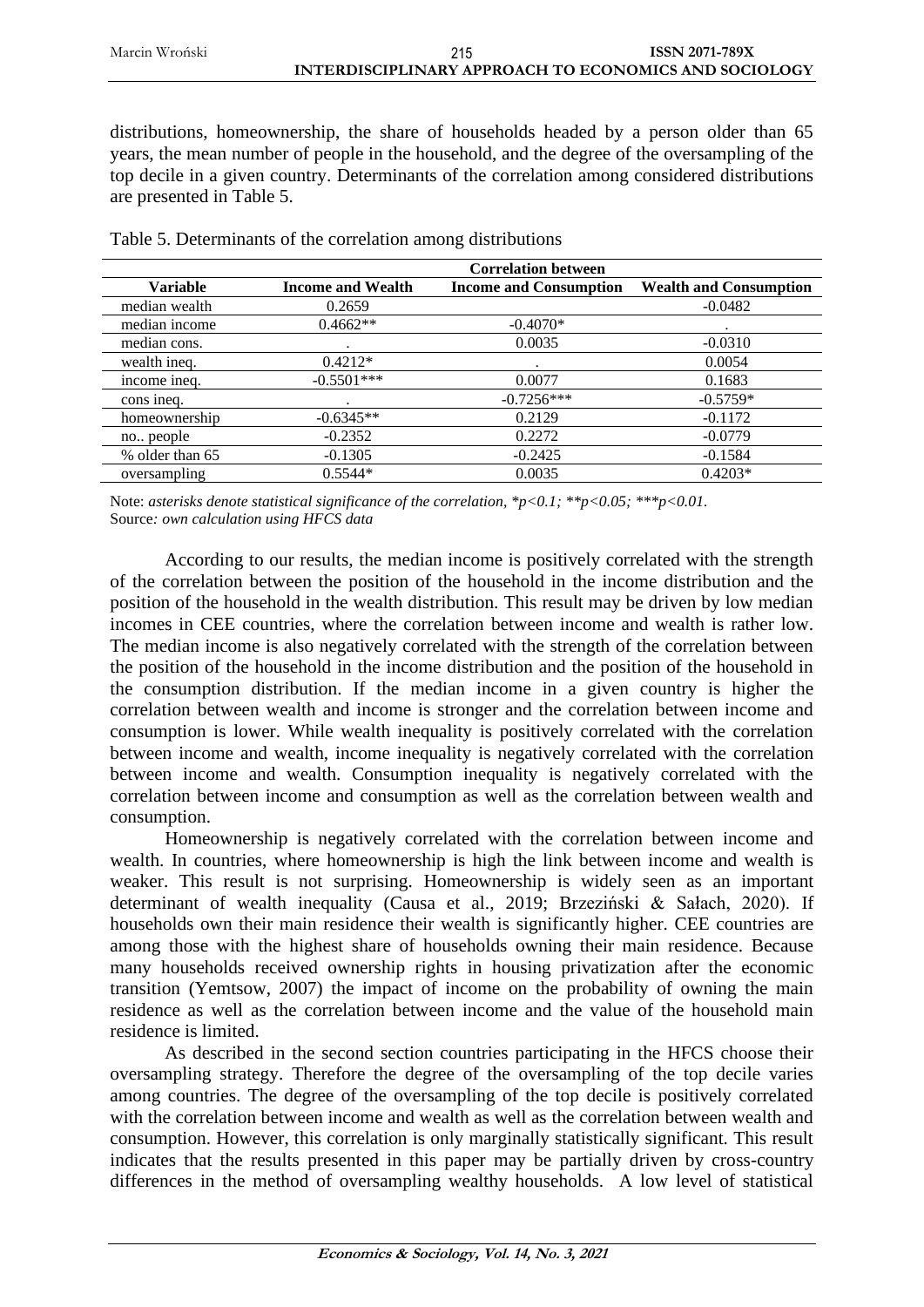significance and the fact that the Gini index is less vulnerable to changes in the top of the distribution limits the role of this constraint.

### **Conclusion**

Unidimensional analysis of inequality provides valuable, but limited information on the scope of socio-economic inequality. Therefore the literature on multidimensional inequality is growing fast. Because of limited data availability, multidimensional inequality is usually investigated in the single-country setting.

We use a novel high-quality dataset to measure the multidimensional inequality of income, wealth, and consumption as well as the correlation between the position of the household in their distribution in 21 European countries. We use the bootstrap method to analyze the statistical significance of cross-country differences in the value of the Multidimensional Inequality Index and the correlation coefficients.

We find that the correlation between the position of the household in considered distributions varies significantly across countries. However, cross-country differences in the scope of the multidimensional inequality are rather mild. In the strong majority of cases of cross-country differences are not statistically significant. Wealth inequality is a crucial contributor to multidimensional inequality. Multidimensional analysis of inequality changes the picture emerging from the unidimensional inequality analysis. Many countries with high leveles of inequality in one of the dimensions have moderate levels of multidimensional inequality.

Because of high cross-country variation in the strength of the link between distributions we analyze the link between the value of Spearman's rank correlation coefficient and socio-economic factors. According to our findings higher level of homeownership strongly decreases the correlation between income and wealth. In countries with higher levels of wealth inequality, the correlation between income and wealth is stronger. On the other hand, if income inequality is higher the link between both distributions is weaker. Higher consumption inequality weakens the link between income and consumption as well as the link between wealth and consumption.

The main limitation of our research is the data structure. As described in the paper joined data on household income, wealth and consumption are scarce. In our view the Household Finance and Consumption Survey provides good data on all dimensions, but data on income and consumption are formulated in a way, which is less than perfect Because net income is not available we have to use gross income as a measure of household income. Our measure of consumption is probably too narrow. It would be beneficial to replicate our work using data on net incomes and broader consumption definitions. As far as we know such a dataset is unavailable. Moreover, we think that the impact of household structure on multidimensional inequality and the link between distribution should be further investigated. Finally, it would be great to find another data source and extend our research to cover a higher number of countries. However, as far we know such a dataset is not currently available.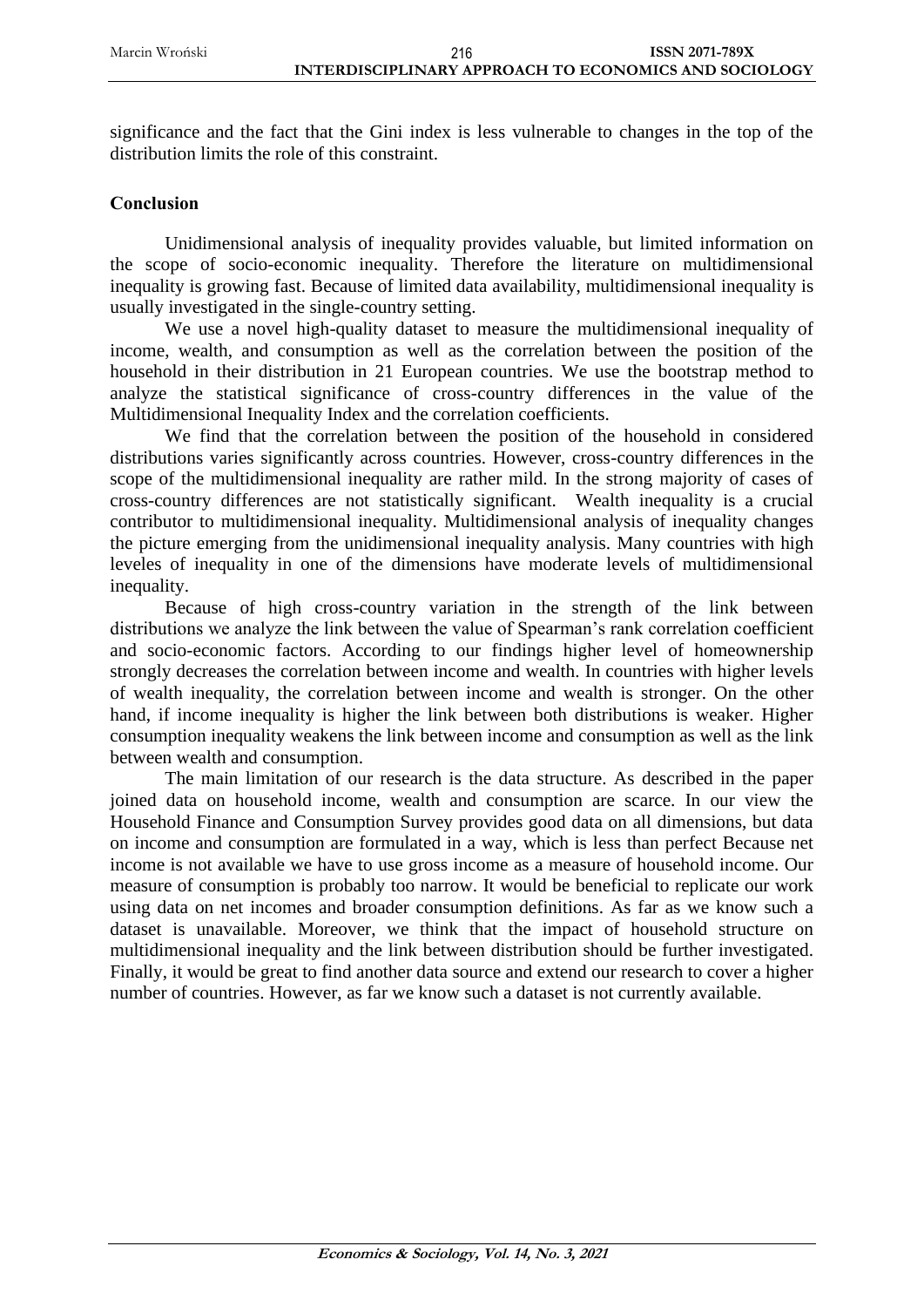## **References**

- Aaberge, R., & Brandolini, A. (2015). Multidimensional Poverty and Inequality. In A.B Atkinson & Bourguignon, F. (Eds), *Handbook of Income Distribution* (vol. 2, 141-216). Oxford: North-Holland.
- Araar, A. (2009). *On the Decomposition of the Gini Coefficient: An Exact Approach, with an Illustration Using Cameroonian Data*. Cahier de recherche/Working Paper 06-02, CIRPEE. Laval: Université Laval.
- Araar, A. (2009). *The Hybrid Multidimensional Index of Inequality*. Cahier de recherche/Working Paper 09-45. CIRPEE. Laval: Université Laval.
- Atkinson, A.B., & Bourguignon, F. (1982). The Comparison of Multi-Dimensioned Distributions of Economic Status. *Review of Economic Studies*, 49(2), 183-201.
- Banerjee, A.K. (2010). A multidimensional Gini index. *Mathematical Social Sciences*, 60(2), 87-93.
- Biewen, M. (2002). Bootstrap inference for inequality, mobility and poverty measurement. *Journal of Econometrics*, 108(2), 317-342.
- Bosmans, K., Decancq, K., & Ooghe, E. (2015). What do normative indices of multidimensional inequality really measure?. *Journal of Public Economics*, 130, 94- 104.
- Brandolini, A. (2009). On applying synthetic indices of multidimensional well—being: health and income inequalities in France, Germany, Italy, and the United Kingdom. In R. Gotoh. & Dumouchel, P. (Eds), *Against Injustice. The New Economics of Amartya Sen*. Cambridge: Cambridge University Press.
- Brzeziński, M. & Sałach, K. (2020). *Why wealth inequality differs between post-socialist countries*?. Working Paper 2020-551, ECINEQ.
- Brzeziński M., Sałach K. & Wroński M. (2020). Wealth inequality in Central and Eastern Europe: evidence from joined household survey and rich lists' data. *Economics of Transition and Institutional Change*, 28(4), 637-660.
- Bui, T.K.T., & Erreygers G. (2020). Multidimensional Inequality in Vietnam, 2002–2012. *Economies*, 8, 29.
- Causa, O., Woloszko, N., & Leite, D. (2019). *Housing, wealth accumulation and wealth distribution: evidence and stylized facts*. Economics Department Working Papers No. 1588. Paris: OECD.
- Chernick, M.R. (2008). Bootstrap Methods: A Guide for Practitioners and Researchers. *Wiley Series in Probability and Statistics*. Hoboken, NJ: John Wiley&Sons.
- Clementi, F., & Gianmoena, L. (2017). Modeling the Joint Distribution of Income and Consumption in Italy. A Copula-Based Approach With κ-Generalized Margins. In M.Gallegati, A.Palestrini, & Russo, A. (Eds), *Introduction to Agent-Based Economics* (191-228). London: Academic Press.
- Cowell, F. (2011). Measuring Inequality.*LSE Perspectives in Economic Analysis*. Oxford: Oxford University Press.
- Decancq, K., & Lugo, M.A. (2012). Inequality of Wellbeing: A Multidimensional Approach. *Economica*, 79 (316), 721-746.
- Decancq, K. (2017). Measuring Multidimensional Inequality in the OECD Member Countries with a Distribution-Sensitive BetterLife Index. *Social Indicators Research*, 131(3), 1057-1086.
- Fisher, J., Johnson, D., Smeeding, T., & Thompson, J. (2018). *Inequality in 3-D: Income, Consumption, and Wealth*. Finance and Economics Discussion Series 2018-001. Washington D.C.: Board of Governors of the Federal Reserve System.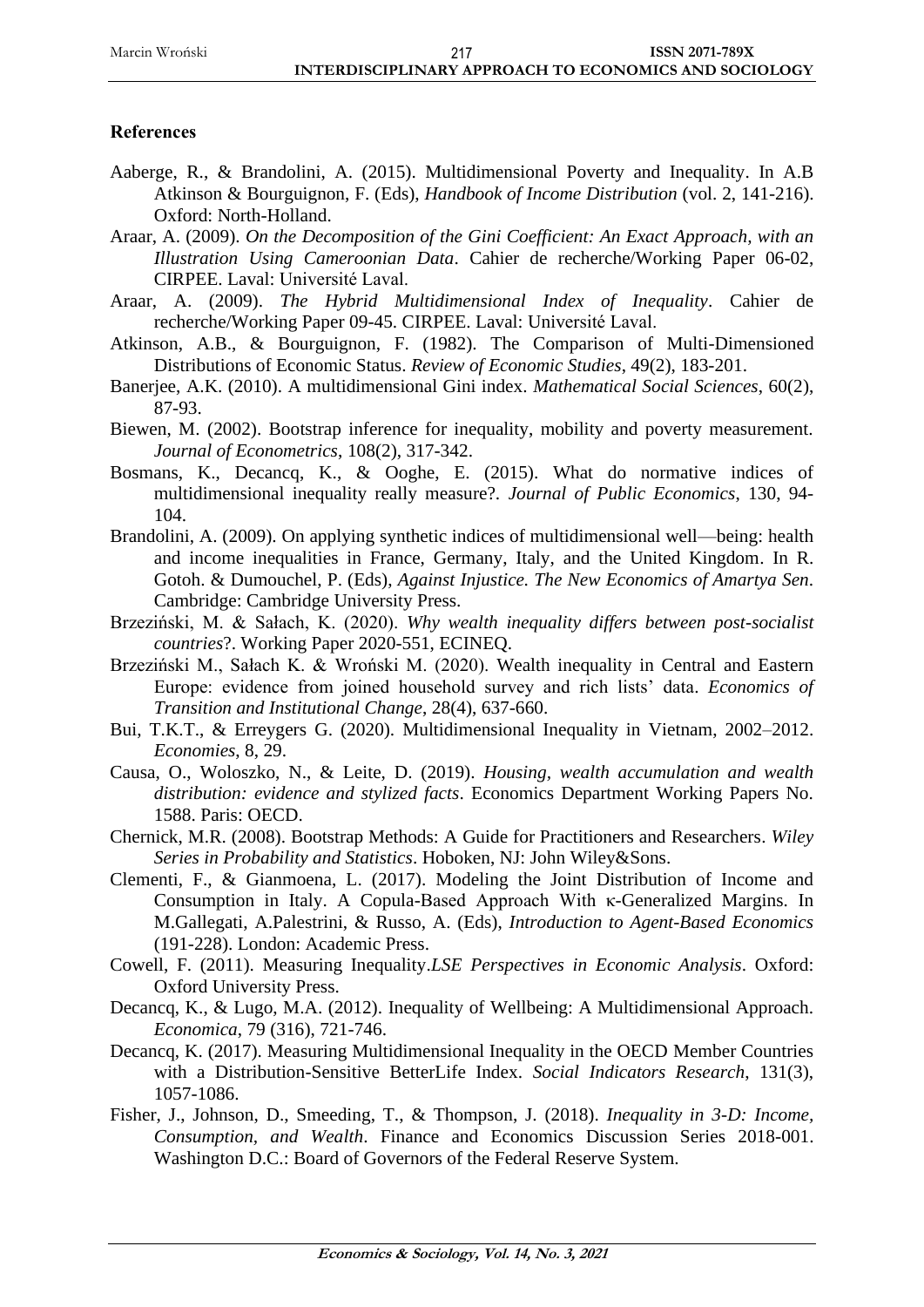- Fluckiger, Y. & Silber, J. (1994). The Gini Index and the Measurement of Multidimensional Inequality. *Oxford Bulletin of Economics and Statistics*, 56(2), 225-228.
- Furceri, D. & Ostry, J.D. (2019). Robust determinants of income inequality. *Oxford Review of Economic Policy*, 35(3), 490-517.
- Gajdos, T. &Weymark, J.A. (2005). Multidimensional generalized Gini indices. *Economic Theory*, 26(3), 471-496.
- Hirschman, D. (2016). Rediscovering the 1%: Economic Expertise and Inequality Knowledge. SocArXiv Papers
- Household Finance and Consumption Network (2020a). *The Household Finance and Consumption Survey: Results from the 2017 wave*. ECB Statistics Paper Series No. 36. Frankfurt am Main: European Central Bank.
- Household Finance and Consumption Network (2020b). *The Household Finance and Consumption Survey: Methodological report for the 2017 wave*, ECB Statistics Paper Series No. 35, European Central Bank.
- Household Finance and Consumption Network (2020b). *The Household Finance and Consumption Survey. Wave 2017: Statistical Tables*. Frankfurt am Main: European Central Bank.
- Hussey, A.J., Jetter, M. & McWilliam, D. (2021). The Fundamental Determinants of Economic Inequality in Average Income Across Countries: The Declining Role of Political Institutions. *Review of Income and Wealth*, 67(1), 104-33.
- Jäntti M., Sierminska, E. & Van Kerm, P. (2015). *Modelling the Joint Distribution of Income and Wealth*. IZA DP No. 9190. Bonn: IZA.
- Jung, H-S., Kim, S-W. & Ahn, S-H. (2014). Multidimensional Inequality in South Korea: An Empirical Analysis. *Asian Social Work and Policy Review*, 8(2), 170-191.
- Justino, P., Litchfield, J. & Nimi, Y. (2004). *Multidimensional Inequality: An Empirical Application to Brazil.* PRUS Working Paper No. 24, Poverty Research Unit at Sussex. Brighton: University of Sussex.
- Kennickel, A. B. (2009). *Ponds and Streams: Wealth and Income in the U.S., 1989 to 2007*. Finance and Economic Discussion Series 2009-13. Washington D.C: Board of Governors, Federal Reserve.
- Kennickel A. B. (2019). The tail that wags: differences in effective right tail coverage and estimates of wealth inequality. *Journal of Economic Inequality*, 17, 443-59.
- Khan, A.U., Saboor, A. & Shah, A. (2020). Dynamics of Multidimensional Inequality Across Different Occupations in Pakistan. *Social Indicators Research*, 153, 93-109.
- Kolm, S.-C. (1977). Multidimensional Egalitarism. *Quarterly Journal of Economics*, 91(1), 1-13.
- Koshevoy, G.A. & Mosler, K. (1997). Multivariate Gini Indices. *Journal of Multivariate Analysis*, 60(2), 252-276.
- Lerman, R.I. & Yitzhaki (1985). Income Inequality Effects by Income Source: A New Approach and Applications to the United States. *Review of Economics and Statistics*, 67(1), 151-156.
- Lugo, M.A. (2007). Comparing Multidimensional Indices of Inequality: methods and application. In J. Bishop J. and Amiel, Y. (Eds.) *Inequality and Poverty* (Research on Economic Inequality, Vol. 14, 213 - 236). Bingley: Emerald Group Publishing Limited.
- List, C. (1999). *Multidimensional Inequality Measurement: A Proposal*. Nuffield College Working Paper in Economics. Oxford: Nuffield College.
- Maasoumi, E. (1986). The Measurement and Decomposition of Multi-Dimensional Inequality. *Econometrica*, 54(4), 991-997.
- OECD (2013). *OECD Guidelines for Micro Statistics on Household Wealth*. Paris: OECD Publishing.